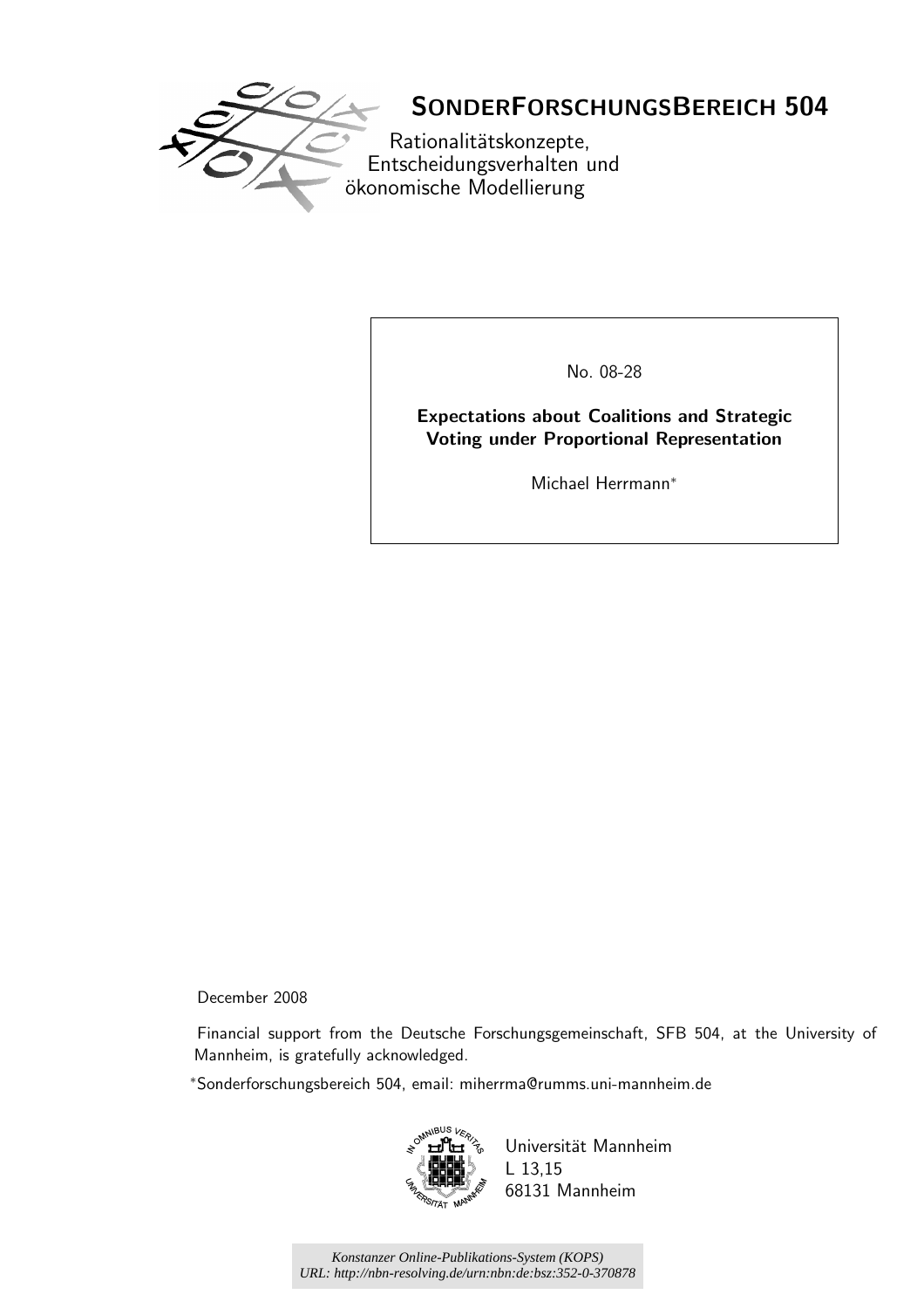# Expectations about Coalitions and Strategic Voting under Proportional Representation

Michael Herrmann<sup>∗</sup> University of Mannheim, Sonderforschungsbereich 504

#### **Abstract**

In this paper, I suggest that voters may act strategically in proportional representation elections with post-election coalition building. Based on a stylized setup involving three possible coalitions of four parties on a single policy dimension, voters whose preferred coalition is least likely to win are predicted to strategically cast their ballot for a centrist party. By contrast, those who perceive a chance for their preferred coalition to become the next government are predicted to strategically vote for a non-centrist party. I test these predictions against the standard model of sincere proximity voting, using a unique dataset on voter expectations in the Austrian parliamentary election 2006. Analyses show that believing one's preferred coalition is non-viable raises the probability of voting for a centrist vs. non-centrist party while believing one's preferred coalition to be viable lowers the probability of voting for a centrist vs. non-centrist party.

<sup>∗</sup>Address: Mannheimer Zentrum für Europäische Sozialforschung (MZES), A5 6, D-68159 Mannheim, Phone: +49-(0)621-181-2856, Fax: +49-(0)621-181-2845, Email: miherrma@rumms.uni-mannheim.de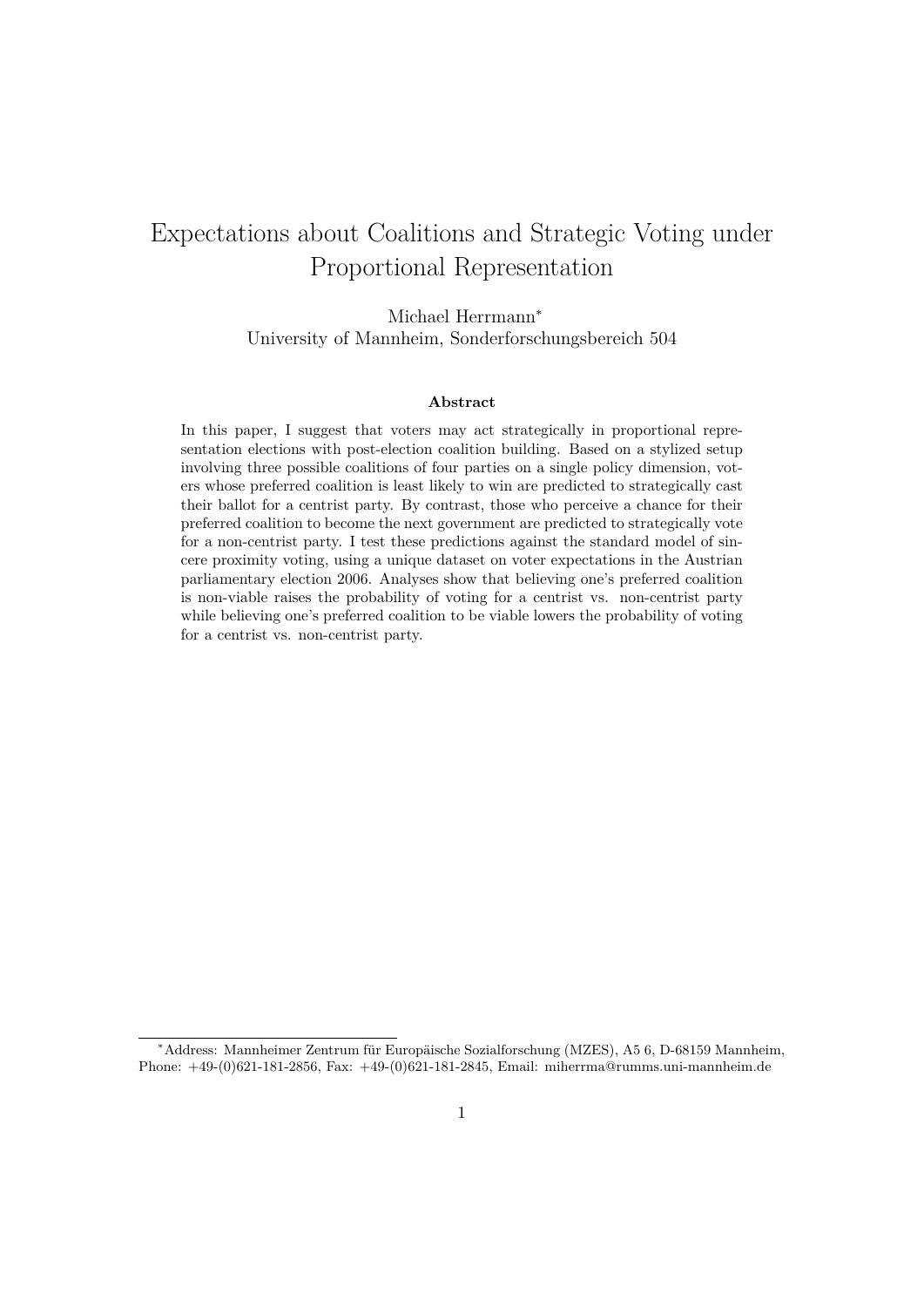A voter sometimes chooses something she does not want in order to get something she wants. Such behavior is usually termed strategic. The classic example is a voter who votes for a less preferred candidate in a simple plurality election because the preferred candidate has no chance of winning. More generally, incentives for strategic voting arise in situations where a voter could achieve a better outcome for herself by choosing an alternative other than the one she would pick if she was to decide alone. In this paper I consider a form of strategic voting that, so far, has not received much attention: strategic voting under proportional seat allocation and coalition governments. Assessing the incentives for strategic voting under these circumstances is of great importance since proportional representation and coalition governments are the most frequent in democratic regime worldwide. If voters in these systems change their vote according to their perception of the likely outcome of the election, then polls, campaigns and coalition announcements may have profound influences on voters' short-term behavior.

Proportional election rules are rarely subjected to the idea that voters may vote strategically. Since every vote is counted in the allocation of seats, every vote has equal impact on the election outcome.<sup>1</sup> Therefore, voters would not face incentives to misrepresent their preferences in order to be more influential in determining the election outcome. In other words, there are no losers or hopeless parties to shy away from in proportional elections.

This holds, however, only with respect to the allocation of seats in parliament. When it comes to decision making, virtually every parliament in the world applies some form of majority rule in decision making. Unless one party happens to win a majority of seats – which is extremely rare in proportional representation elections – it is customary for parties to form majority coalitions.<sup>2</sup> Majority coalitions are usually very effective in passing legislation and often reduce the influence of non-coalition members on policy

<sup>1</sup>Strictly speaking proportional representation requires the number of represented parties to be small compared to the number of seats up for allocation. The more similar the two, the more the system will become plurality-like (cf. Cox & Shugart 1996).

<sup>2</sup>Empirically, it is not always the case for government coalitions to command a majority of seats. Denmark, for example, looks upon long history of minority governments. While minority governments are themselves a highly interesting object of study, the present article assumes the more intuitive and more frequently observed outcome of majority coalitions.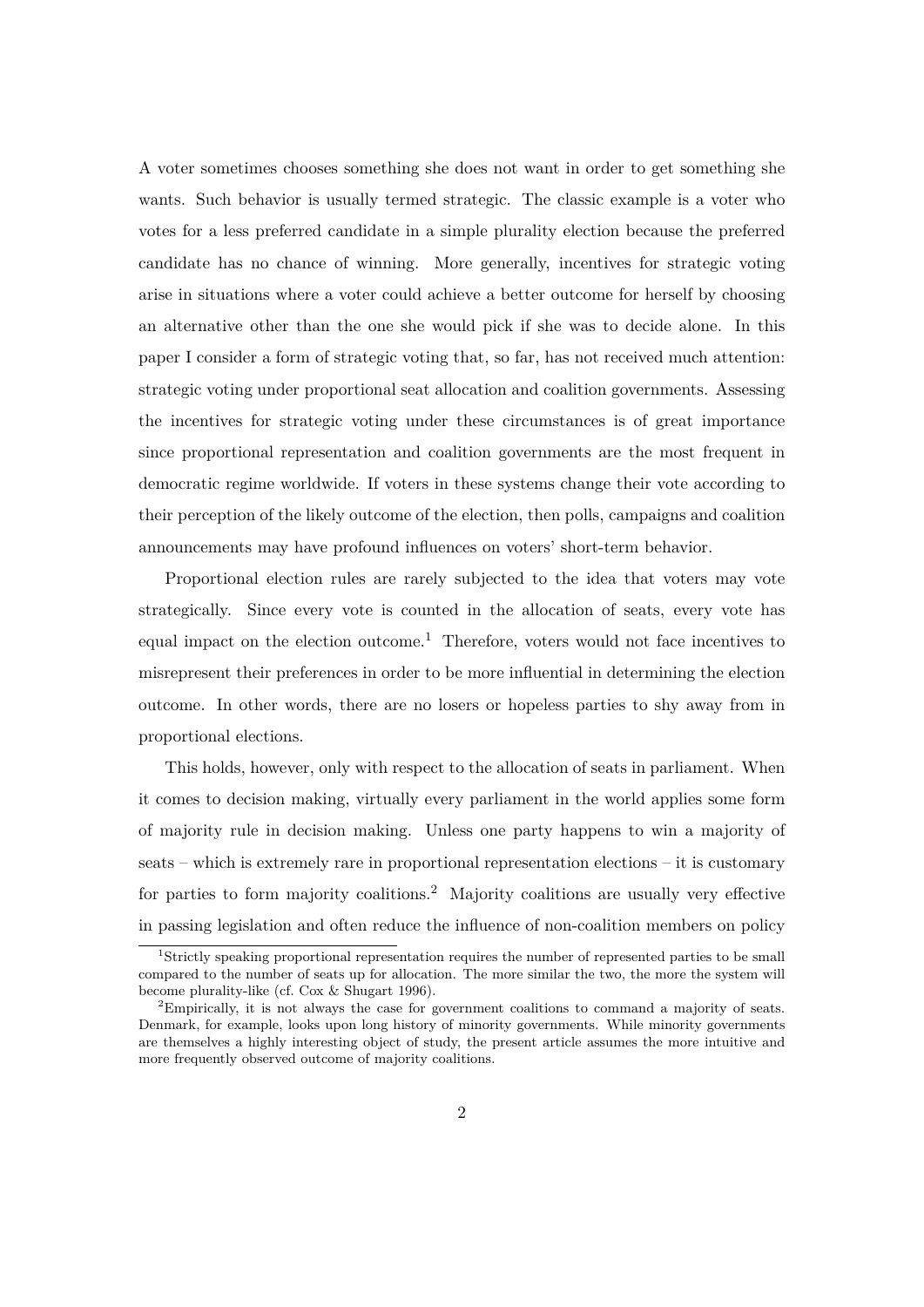making far below the level implied by their seat shares. Majoritarian decision making and coalition formation thus introduce an element of disproportionality to the allocation of political power that might undermine incentives for sincere voting under proportional representation.

In this paper, I argue that if potential coalition outcomes are identifiable *ex ante*, then voters in PR systems may vote strategically, conditional on their beliefs about which coalition(s) will obtain a majority. Based on a stylized setup with four parties and three possible coalitions I suggest a simple logic whereby voters who expect their preferred coalition to be least likely to win vote differently from voters who expect their preferred coalition to have a fair chance of obtaining a majority. I test these predictions using data on voter expectations about the likelihoods of possible coalition governments prior to the 2006 parliamentary election in Austria. The analysis shows that expectations influence voting in ways consistent with the logic of choosing parties to achieve certain political outcomes.

### **1 Strategic Voting under Proportional Representation**

The logic of strategic voting is well understood in the context of majoritarian elections. In these elections voters may defect from candidates that have no chance of winning and, instead, support their preferred candidate among those that have a chance of winning. An abundant literature is devoted to the study of strategic voting incentives under different forms of majoritarian rules, such as single member plurality, multimember plurality, or runoff elections (cf. Cox 1984, Palfrey 1989, Taagepera & Shugart 1993, Reed 1996, Niou 2001, Fisher 2004, Herrmann & Pappi 2008). Much less effort has been devoted, so far, on studying incentives for strategic voting under proportional representation.

A major obstacle for strategic voting under proportional representation is the multitude of parties in parliament and hence the difficulty in predicting the identity of the governing coalition that will form after the election (Downs 1957). A necessary condi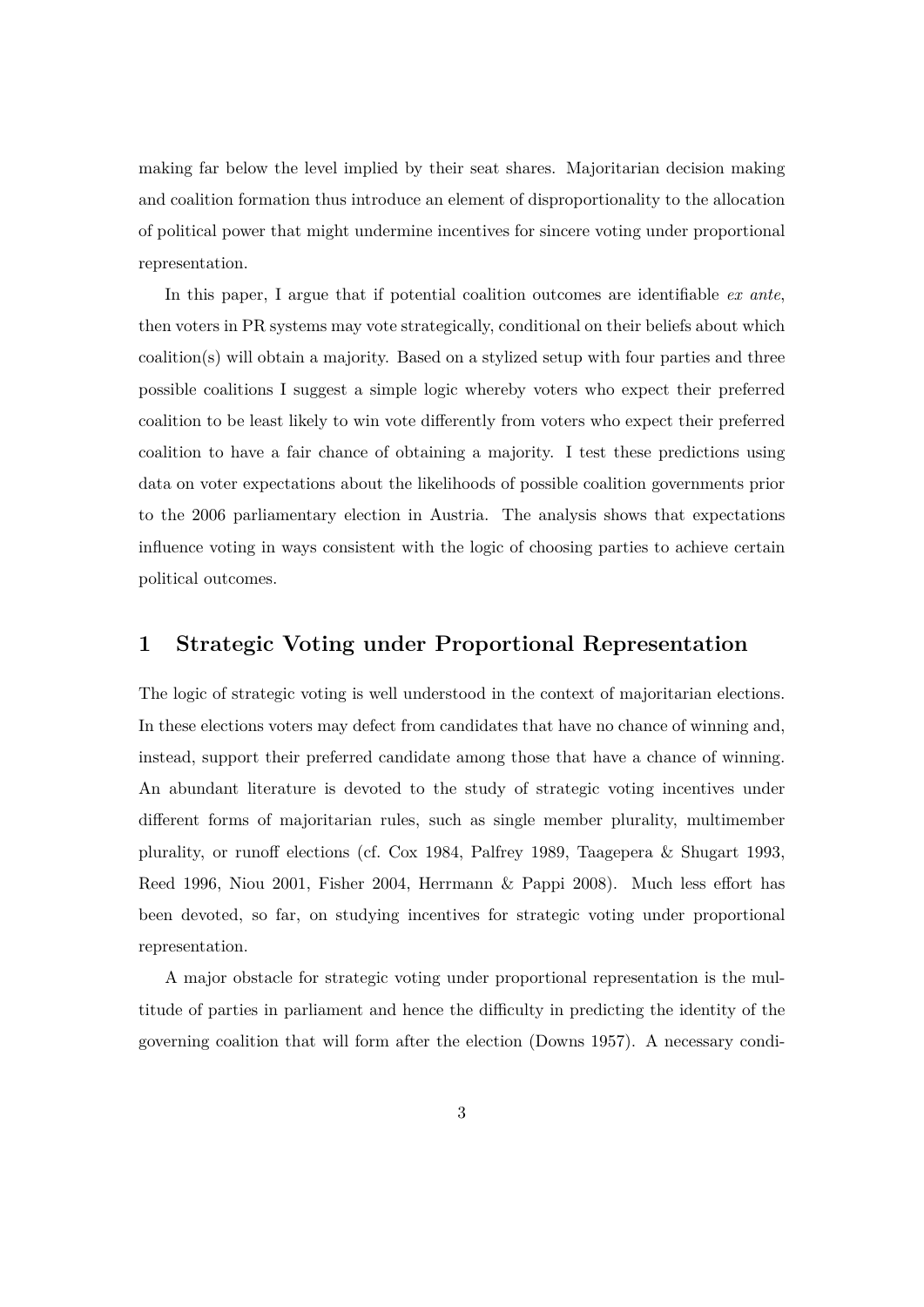tion for strategic voting is that voters be able to form beliefs about the likelihood of the outcomes they care about. In proportional representation systems such outcomes come mostly in the form governing coalitions. Theoretically, it is well established that proportional representation and anticipation of post-election coalition outcomes should lead to strategic voting in three-party systems (Austen-Smith & Banks 1988, Baron & Diermeier 2001).<sup>3</sup> With more parties, however, voting to select the next government can become an immensely complex task.

The possibility of strategic voting hinges critically on the identifiability of electoral outcomes. For strategic voting to be feasible, a voter must find herself in a position where voting for certain parties will increase the chance of a preferred coalition over a less preferred one. If the deck is stacked in a way that every party could be a member in a whole range of possible coalitions then votes cannot be directed towards particular outcomes. For example, voting for a party because it is a member of one's preferred coalition will not give the voter much leverage in influencing the final outcome if the same party is also included in other, less preferred coalitions. What is needed for strategic voting are situations where votes for certain parties clearly distinguish between the outcomes the voter cares about.

Empirically, if one looks at real-world elections, one rarely finds situations in which every possible outcome is also a conceivable one. Surprisingly, even in countries with a large number of parties, the set of coalitions that are likely to form after an election is often rather small. The Netherlands and Belgium provide striking examples for this. The Dutch parliament, for instance is highly fragmented, with normally about eight to ten parties being represented. Yet, government formation is confined to only four "core" parties: Christian Democrats (CDA), Labour (PvdA), Liberals (VVD) and Progressives (D66). All other parties are left outside coalition bargaining. A similar argument can be made with respect to Belgium. Here, governments also typically involve only three par-

<sup>3</sup>Somewhat surprisingly, even if one assumes no coalition formation, i.e. unanimous decision making, in parliament there should still be high levels of strategic behavior by voters trying to leverage on the political outcome (De Sinopoli & Iannantuoni 2007). The patterns of strategic voting generated by unanimity rule in legislatures are, however, substantively different from those generated by majoritarian legislatures (Indridason 2008).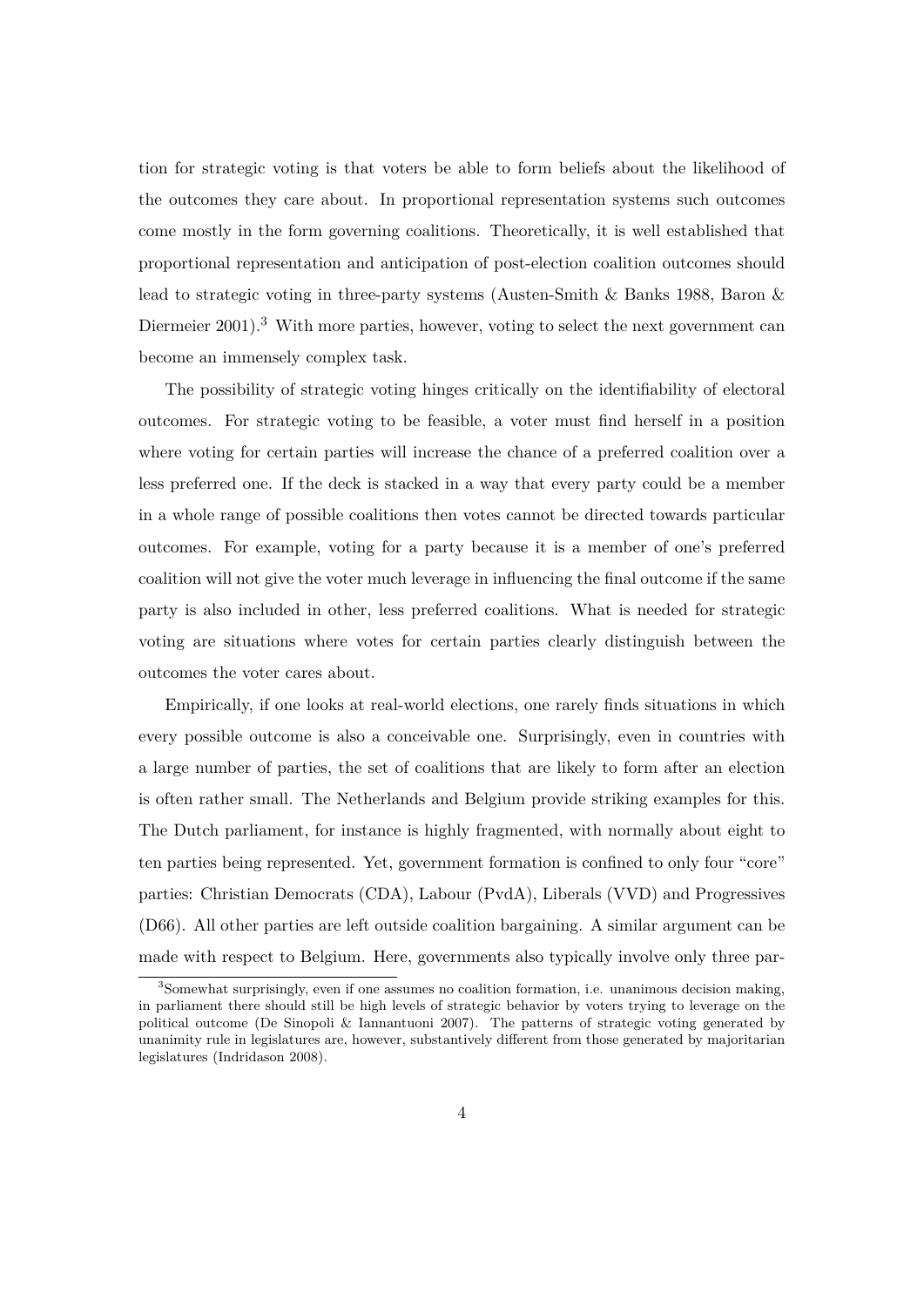ties (acknowledging the fact that Flemish and francophone parties always go together): Christian Democrats, Socialists and Liberals. Other parties – with the exception of the Greens in 1999 – are relegated to opposition benches.

The Netherlands and Belgium are just two examples. The identifiability of certain coalitions, however, arises frequently in proportional representation systems (see Powell 2000, Strøm 1990). One reason for this is that popular incumbent parties often enter the electoral race with the intent to continue government, which in return puts pressure on opposition parties to join forces in order to provide a feasible alternative. Opposition parties may also join forces in an attempt to oust an unpopular incumbent government. Recent studies show that parties often signal coalition preferences or forge pre-electoral coalition agreements (Golder 2006). Indeed, such agreements exhibit a constraining effect on post-election coalition building, increasing the likelihood of the partners to jointly participate in post-election government (Martin & Stevenson 2001, Debus 2009). Another way for voters to identify viable coalitions is through the policy positions of the respective parties. Since coalition partners need to agree on future policy decisions, party positions are important for the formation and duration of multi-party government (Laver & Budge 1992, Müller & Strøm 1999, 2003). In particular, ideological closeness makes parties more likely to become, and stay, partners in government (see, e.g. Warwick 1992, 1996). Thus, even in situations where clear signals are largely absent, the possibility of certain coalition agreements can still be evaluated on the basis of parties' positions.

Of course, elections under proportional representation do not always render voters with a clearly defined set of outcomes. The predictability of coalition scenarios will often depend on the context of a given election. However, to the extent that coalition building processes within a country exhibit some continuity over time, one would expect voters to learn about the typical outcomes and develop strategies on voting more effectively. Even without past experience, pre-election polls and party signalling prior to an election combined with extensive media coverage may provide enough information to identify possible coalition outcomes. Thus, in many cases, one can imagine voters to have a good grasp on what the election really boils down to.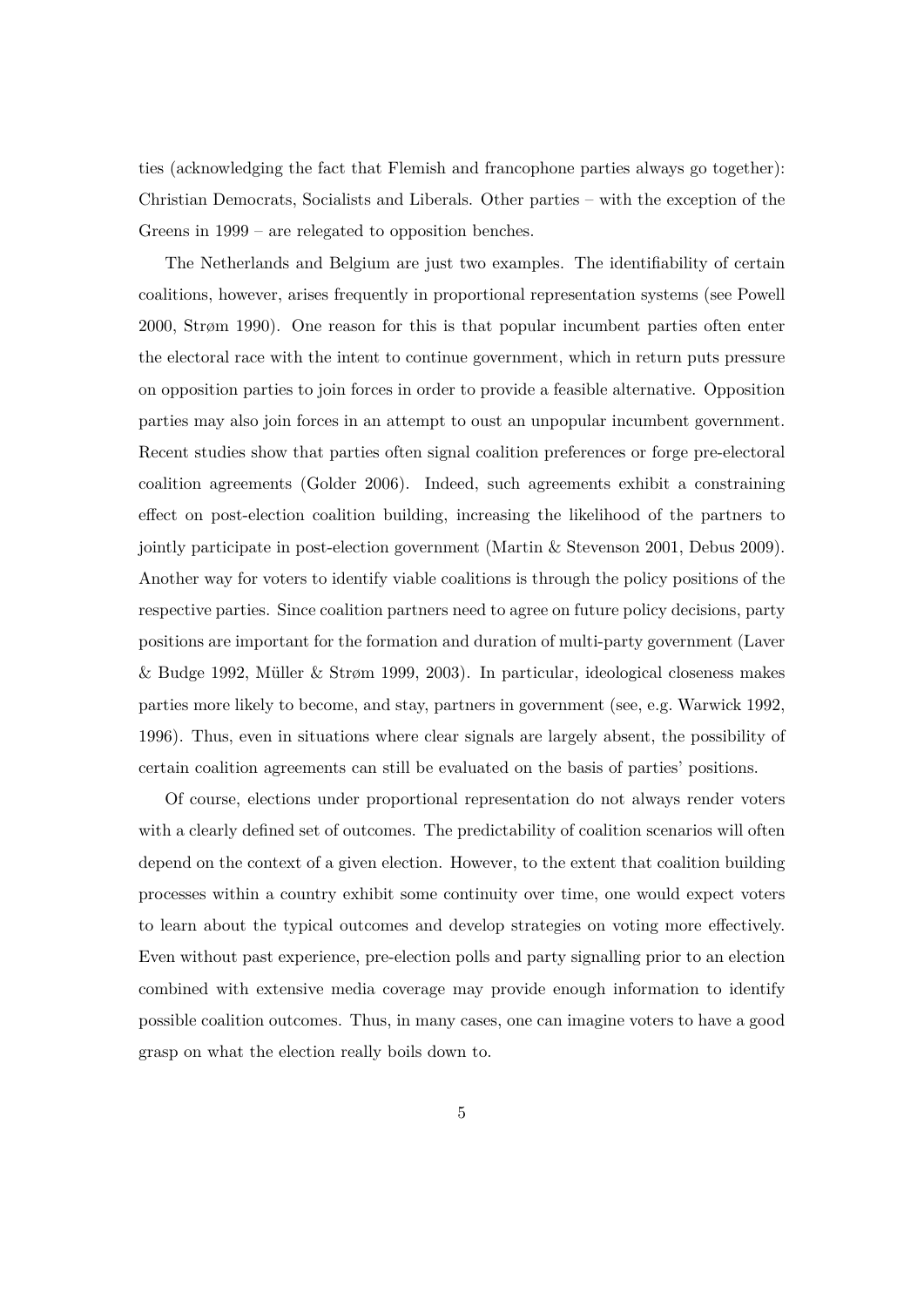An increasing number of studies now suggest that voting behavior is indeed linked to coalition outcomes. The findings in the literature show, among other things, that voters hold fairly clear expectations about which coalitions are likely to form after the election even in systems with a large number of parties such as the Netherlands or New Zealand (van Holsteyn & Irwin 2003, Bowler et al. 2008), that a substantial fraction of voters in proportional representation systems do not vote for their preferred party (Blais et al. 2006, Shikano et al. 2009), that, on average, voters assign higher ratings to coalitions than to parties (Meffert & Gschwend 2008), and that coalition preferences influence vote choice above and beyond party preference, candidate characteristics and other variables (Blais et al. 2006, Pappi 2007). Provided that coalitions are meaningful entities in voters' perceptions of elections, we would expect to see some empirical connection between coalition expectations and voting under proportional representation. Bowler et al. (2008), for example, suggest that a strategic voter is someone who expects her preferred party not to take part in government and therefore votes for a second preferred party which has a better chance of becoming a government member.

Bargsted & Kedar (2009) are even more explicit: they assume voters do not hold preferences over parties but over policy (more precisely: policy outcomes) and cast their vote so as to best influence the final policy outcome. In particular, they argue that voters who expect their preferred coalition to fail, have an incentive to vote for the lesser of evils among the parties in the prospective coalition. Thus, for instance, center-right voters expecting a center-left coalition government should defect from their preferred centerright party and instead vote for the most rightist of parties in the prospective coalition in an attempt to "balance out" the government. The idea here is that, if a voter cannot influence which coalition wins, she can still achieve a better policy outcome by influencing the composition of the winning coalition. The authors apply their predictions to the 2006 Israeli *Knesset* election and find evidence for coalition balancing with respect to voting for the three major parties.

I shall pursue a somewhat different avenue. While Bargsted & Kedar take strategic voting to mean influencing the composition of the coalition which is already most likely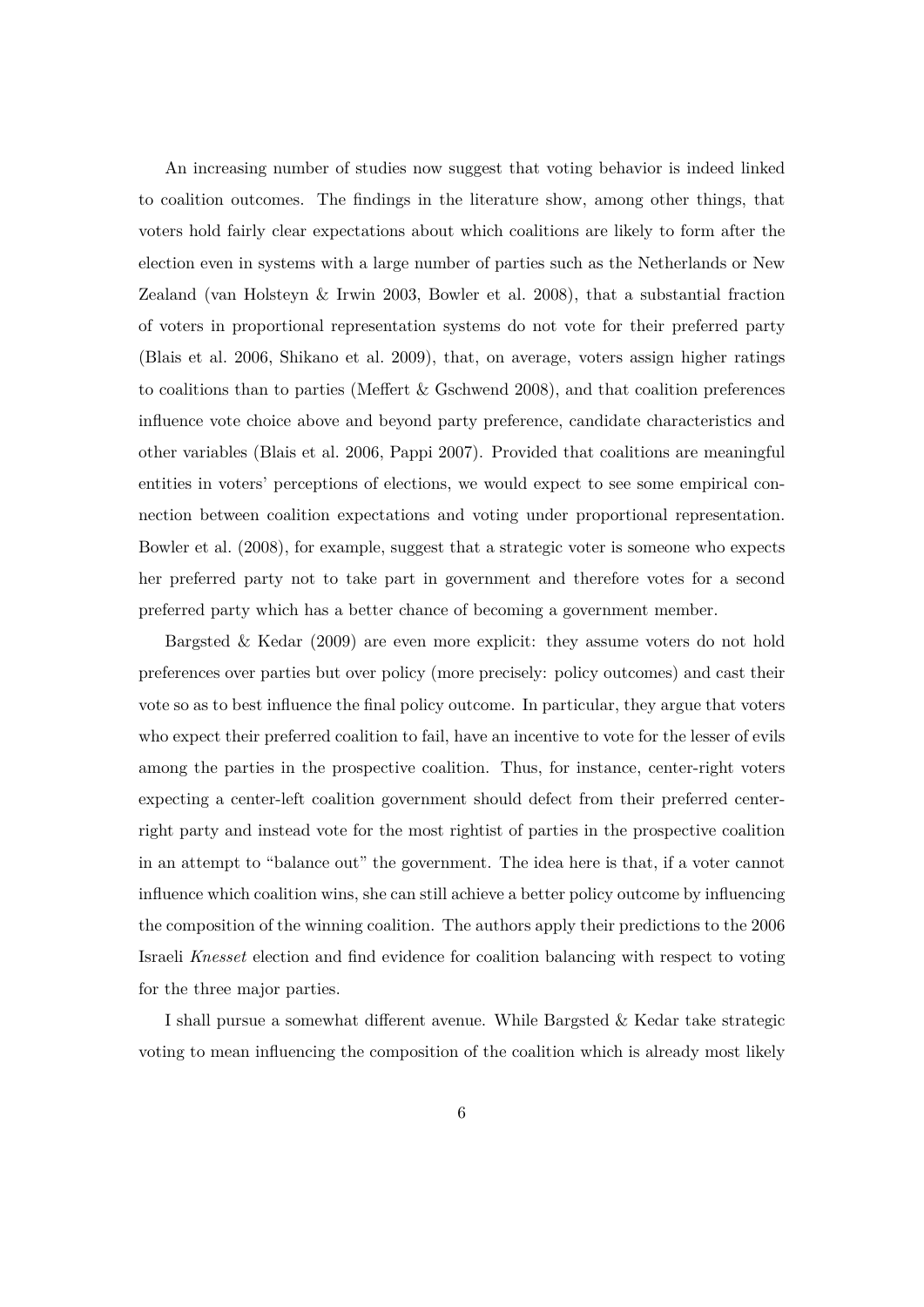to win, I shall consider *strategic voting to influence which coalition wins*, in terms of seats obtained in parliament. I assume that voters are interested in policy outcomes<sup>4</sup> and I consider an electoral situation with three potential coalition outcomes. Depending on their expectations about the probabilities of the different outcomes, voters then cast their vote so as to achieve the best outcome for themselves.

### **2 Voting over Coalitions**

In what follows, I consider the possibility for strategic voting in a setup with four parties and three possible coalitions. Starting from the assumption that voters desire policy outcomes I derive predictions about optimal voting depending on voters' expectations about the coalitions' likelihoods of winning. A strategic vote arises if optimal voting leads to choosing a party other than the most proximate one in terms of policy.

Consider a unidimensional policy space. There are four parties,  $L^l, L^m, R^m, R^r$  with left, center-left, center-right and right positions, respectively. Let the post-election policy outcome be determined by any connected two-party coalition so that there are three possible coalitions each of which will implement a unique policy:<sup>5</sup> a left coalition  $L =$  ${L^l, L^m}$  will implement a leftist policy, a right coalition  $R = {R^r, R^m}$  will implement a rightist policy and a center coalition  $M = \{L^m, R^m\}$  will implement an intermediate policy. I assume that the policy a coalition will implement is invariant to the seat shares of the parties within the coalition.<sup>6</sup> The final policy outcome then only depends on the likelihood that a particular coalition assumes government. Voters hold beliefs over the coalitions' relative likelihoods of winning and vote to achieve the most favorable outcome for themselves. Given the unidimensional policy space and the three possible outcomes,

<sup>&</sup>lt;sup>4</sup>Conceptually, this puts party preferences and coalition preferences on the same utility scale, yielding no qualitative difference between parties and coalitions. Parties and coalitions are rendered interchangeable from the perspective of the voter, i.e. both are judged based on the distance of the policies they would impose to the voter's preferred policy.

<sup>&</sup>lt;sup>5</sup>This rules out the possibility of single party and three party government as well as two-party coalitions between non-adjacent parties, e.g. a center-left and right party coalition. For a theoretical justification of connected coalitions, see e.g. Axelrod (1970).

<sup>&</sup>lt;sup>6</sup>Influencing the composition of the coalition and therefore the policy outcome might provide another incentive for strategic voting (see Bargsted & Kedar 2009). However, such considerations should largely depend on the expectation that a particular coalition will be the sure winner.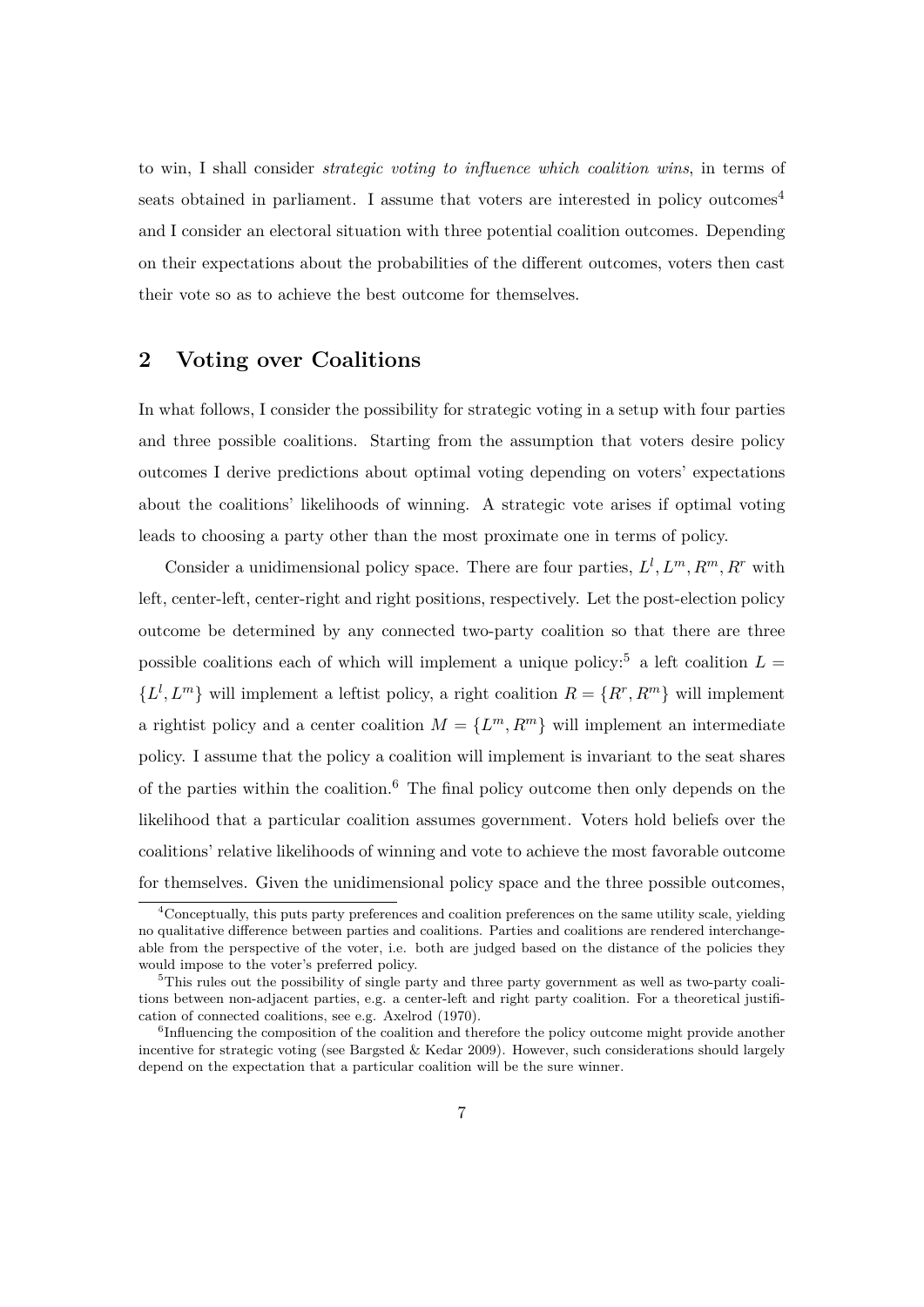| Coalitions | $L = \{L^l, L^m\}$ | $M = \{L^m, R^m\}$ | $R = \{R^m, R^r\}$ |
|------------|--------------------|--------------------|--------------------|
| Voters     | left               | center             | right              |

Figure 1: Basic setup: three coalitions aligned on a single policy dimension and voters divided up based on their preference over the outcome.

one can distinguish three types of voters: leftist voters with preference  $L \succ M \succ R$ , rightist voters with preference  $R \succ M \succ L$  and centrist voters with preference  $M \succ R$ . This simple electoral setup is summarized graphically in Figure 1.

In what follows, we shall focus on left and right voters. For reasons that will become clear shortly, centrist voters should always vote for their favorite centrist party, no matter what the expected outcome. Thus, centrist voters are of no interest here because their voting strategies do not depend on the expected outcome of the election.

jority contest. Being a leftist she prefers government by  $L$  and, hence, votes for  $L$  unless To understand the strategic incentives of non-centrist voters, consider a voter on the left and assume, for the sake of argument, that voters could indeed vote for coalitions. Then that voter's decision problem resembles that of a voter in a three-candidate mashe believes her vote is most likely to make a difference in determining whether M or R come to power in which case she might cast a vote for her second preference coalition M to prevent the worst outcome (i.e. a R-government). An analogous argument holds for rightist voters, who would also vote for coalition  $M$  to prevent an  $L$ -government if they consider  $R$  to be hopeless.

So far so good, one might say, but voters cannot vote for coalitions. While this is true to the extent that parties and not coalitions appear on the ballot, voting for certain parties may nevertheless provide some leverage on coalition outcomes: suppose a leftist voter wanted to increase the chances of her preferred coalition relative to the other coalitions. Obviously, the only sensible strategy would be to vote for party  $L^l$ , because that party is not included in any other coalition. Voting for  $L^l$  thus corresponds to supporting the preferred outcome. What if  $L$  is not a viable option? How could a leftist voter then increase the chances of her second preference coalition M over R?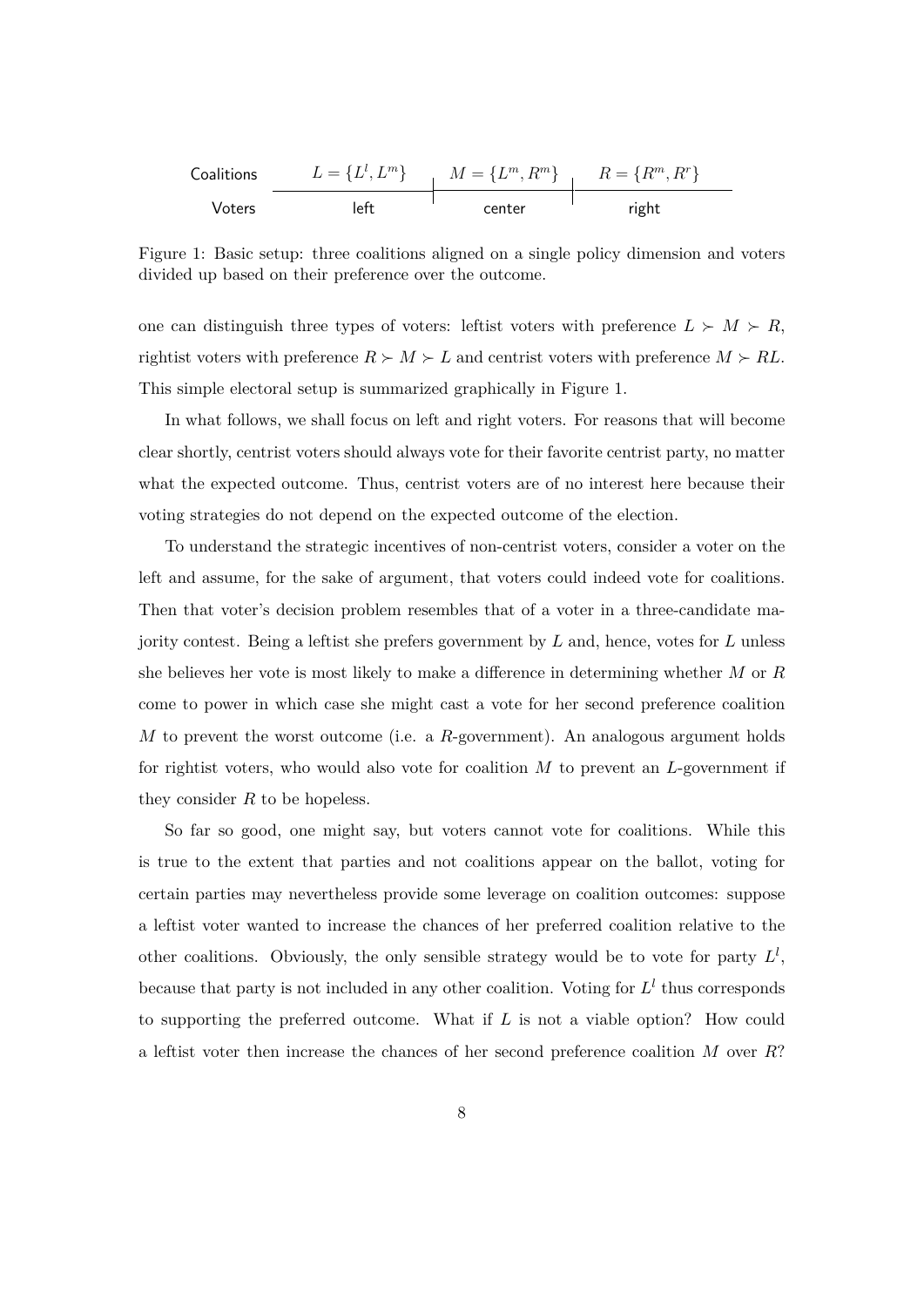Apparently, she could do so by giving her vote to party  $L^m$ . Voting for  $L^m$  does not help R, as  $L^m$  is not part of R. It does, however, help M and hence arises as a natural choice for a leftist voter whose preferred coalition is not viable. By the same reasoning, a rightist voter may increase the chances of her preferred coalition by giving her vote to party  $R^r$  and otherwise vote for party  $R^m$ . One might object that left and right voters should always vote for the two middle parties as this would help their preferred coalition as well as their second choice, in case the preferred coalition is unlikely to succeed. Note, however, that a voter who expects the election to lie between her most preferred and second most preferred coalition should always vote for either  $L^l$  or  $R^r$ , as only this would increase the chances of her preferred coalition over the other coalition.

Let us now consider the incentives for coalition voting in greater detail. Given her expectations about the likelihood of each coalition to obtain a majority, a voter casts her vote to best influence who will win a majority and who will not. To see what this means, suppose first all three coalitions were expected to obtain exactly equal seat shares. This situation is depicted in scenario (a) of figure 2. Suppose the voter's preference profile is  $R \succ M \succ L$ , then in scenario (a) the only sensible strategy would be a vote for  $R^r$ . Doing so would create an additional seat for party  $R<sup>r</sup>$  and thus a parliamentary majority for R. Voting  $R^m$  would yield an additional seat for party  $R^m$  and create a majority for R as well. However, it would also create a majority for M and thus render the outcome less appealing to the voter, who would rather see her preferred coalition commanding a unique majority. It is easy to see that, by the same reasoning, left voters should vote for  $L^l$  instead of  $L^m$ .

What happens, when coalitions enjoy different levels of support? Suppose a voter's preferred coalition is expected to come in first and her second preference coalition in second place. This situation is depicted in scenario (b) of figure 2 (again for a voter with preference profile  $R \succ M \succ L$ ). In scenario (b) the voter expects M to win less seats than her favorite coalition R but more than L. Thus,  $M$ 's expected seat share could be about 50 percent – as suggested in the graph – but it could also be above or below this threshold. If the voter is going to be decisive in this scenario, then it will be most likely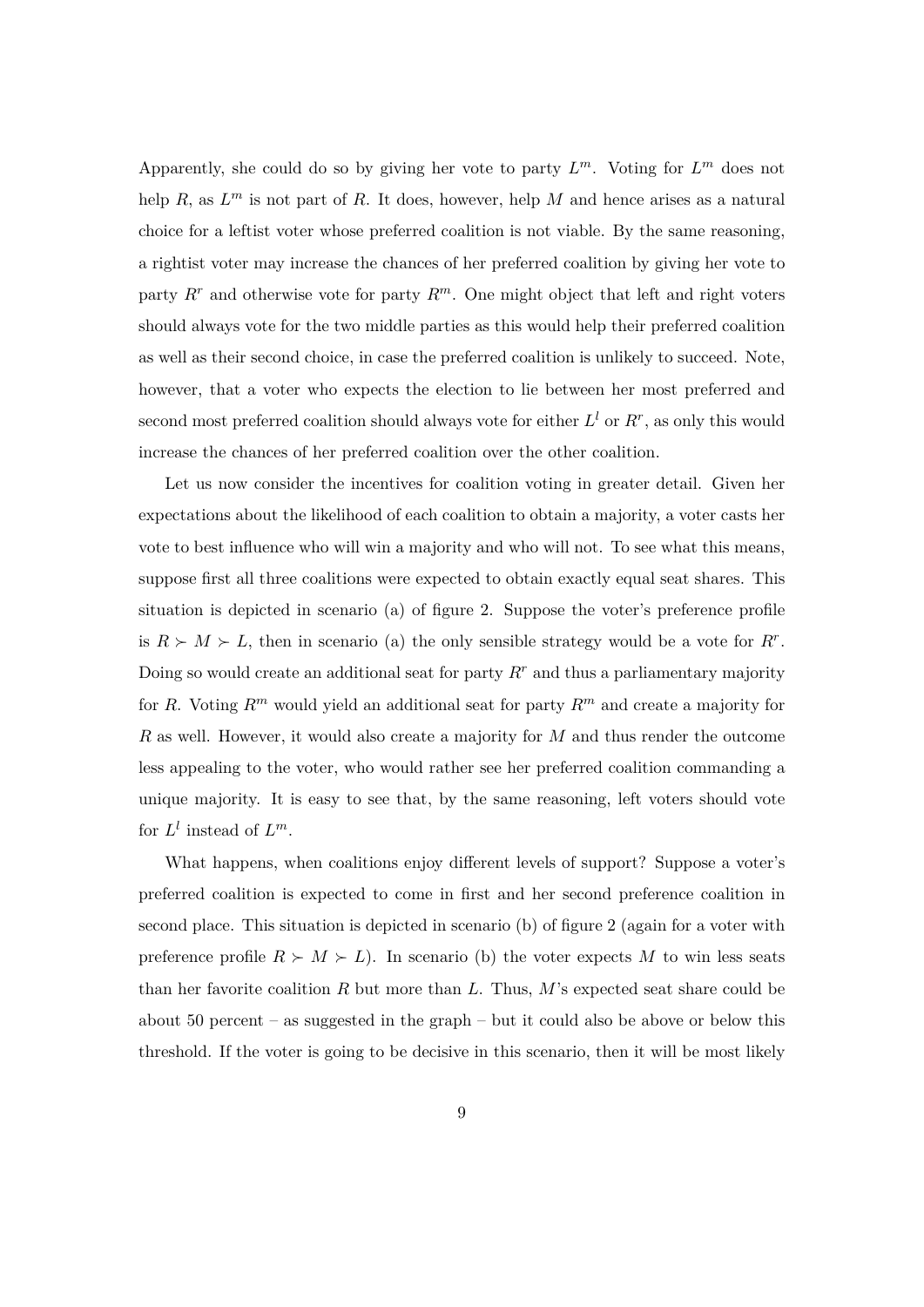

Figure 2: Voter beliefs about coalition outcomes. The bars in each histogram indicate the expected seat shares for the coalitions. The dashed line indicates the majority threshold. Note that, by design, expected seat shares for coalitions  $L$  and  $R$  are linearly dependent, such that each coalition can only win seats at the expense of the other. This is because every party in parliament must be a member of either L or R. This means that, unless both L and R tie at  $\frac{1}{2}$ , only one of them can be expected to hold a majority. By contrast, the share of seats for  $M$  may vary independently of  $L$  or  $R$ 's seat share.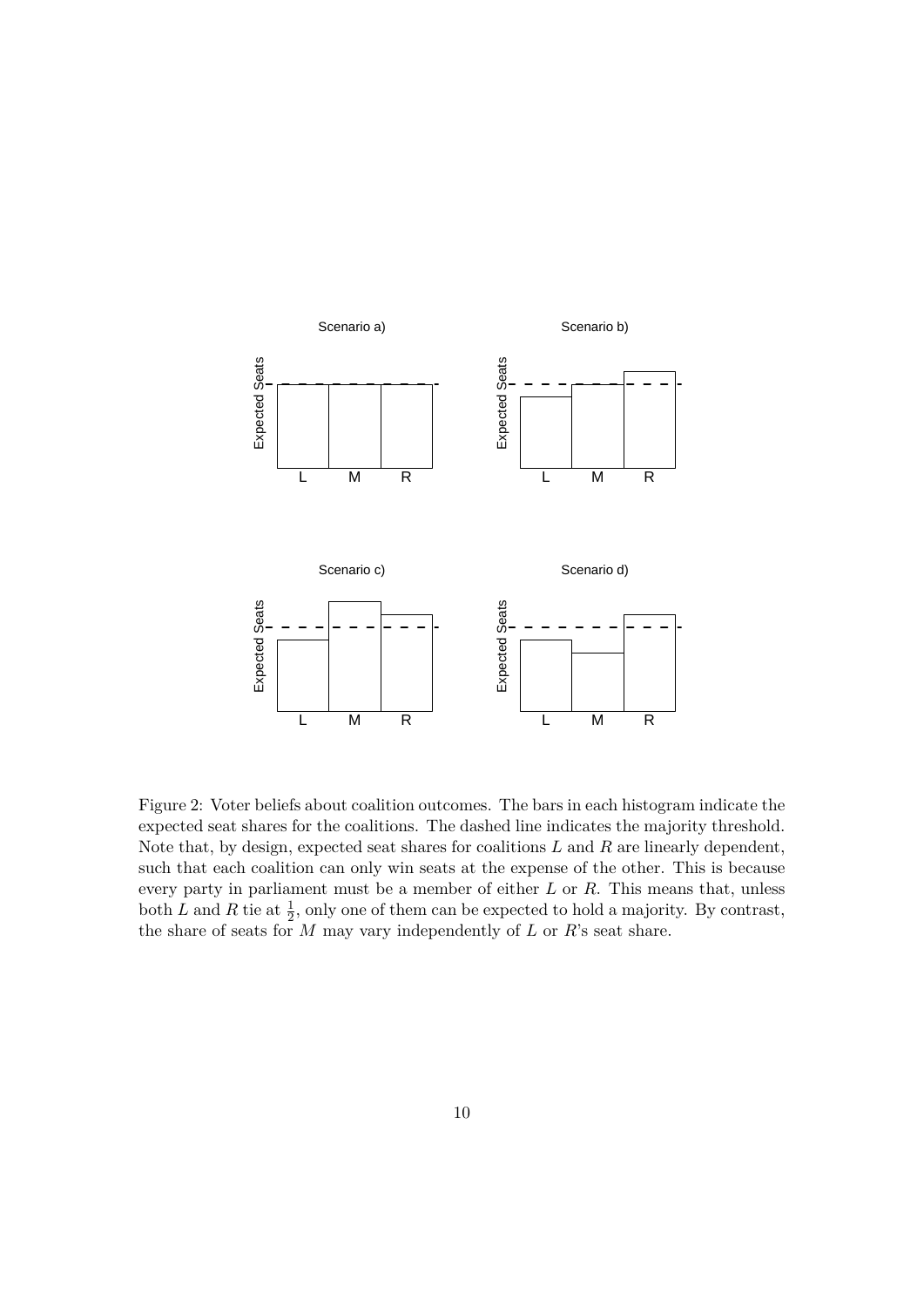in determining whether  $M$  will obtain a majority. For a voter who wants  $R$  to win, voting  $R^m$  would thus increase the likelihood of a less preferred outcome (a majority for  $R$  and  $M$ ). Voting  $R^r$ , instead, would strengthen the preferred coalition over the second preference coalition. Thus, under this scenario, voters to the right would have an incentive not to vote for the center-right party. This is due to the fact, that a single vote will have a large impact in deciding between a single majority coalition outcome or a less preferred two-majorities outcome.

What if the preferred coalition is expected to come in second place behind  $M$ ? Such a situation is depicted in scenario (c) for a right voter. Here, the voter is most likely to be decisive between R and L. To break a tie between L and R she could cast a vote for either  $R^r$  or  $R^m$ . However, given that M is the main contender for victory – and the preferred outcome would be one in which  $R$  commands a majority vis à vis  $M$  – voting  $R<sup>r</sup>$  is a more suitable strategy, because it would not only break a tie between  $L$  and  $R$ but also increase the chance of a majority for  $R$  over  $M$ . Thus, a right voter in this scenario still has an incentive not to vote for the center party.

Next, let us consider two scenarios in which  $L$  and  $R$  are the most viable contenders (see scenario d). As in the previous case, a decisive vote is most likely to break a tie between  $L$  and  $R$ . Again, for a right voter, this begs the question of whether to choose  $R^r$  or  $R^m$ . The two most likely outcomes in this case would be a majority by R or a majority by  $L$ . If  $L$  does not win a majority, then neither will  $M$ . Thus, no additional benefit can be derived from deciding between parties  $R^r$  and  $R^m$ . A coalition oriented voter in this scenario should, therefore, be indifferent between voting for a centrist or a non-centrist party.

The incentive to vote for one of the center parties should be greatest for voters whose preferred coalition is expected to come in third place. In this case, if a vote is to make a difference, it will not be between the voter's most preferred and second most preferred coalition and so she would be better off voting for one of the two center parties. To see this, consider again scenarios (b) and (c), this time from the perspective of a left voter. In the scenario (b) coalition L is expected to come in third place behind  $M$ . A left voter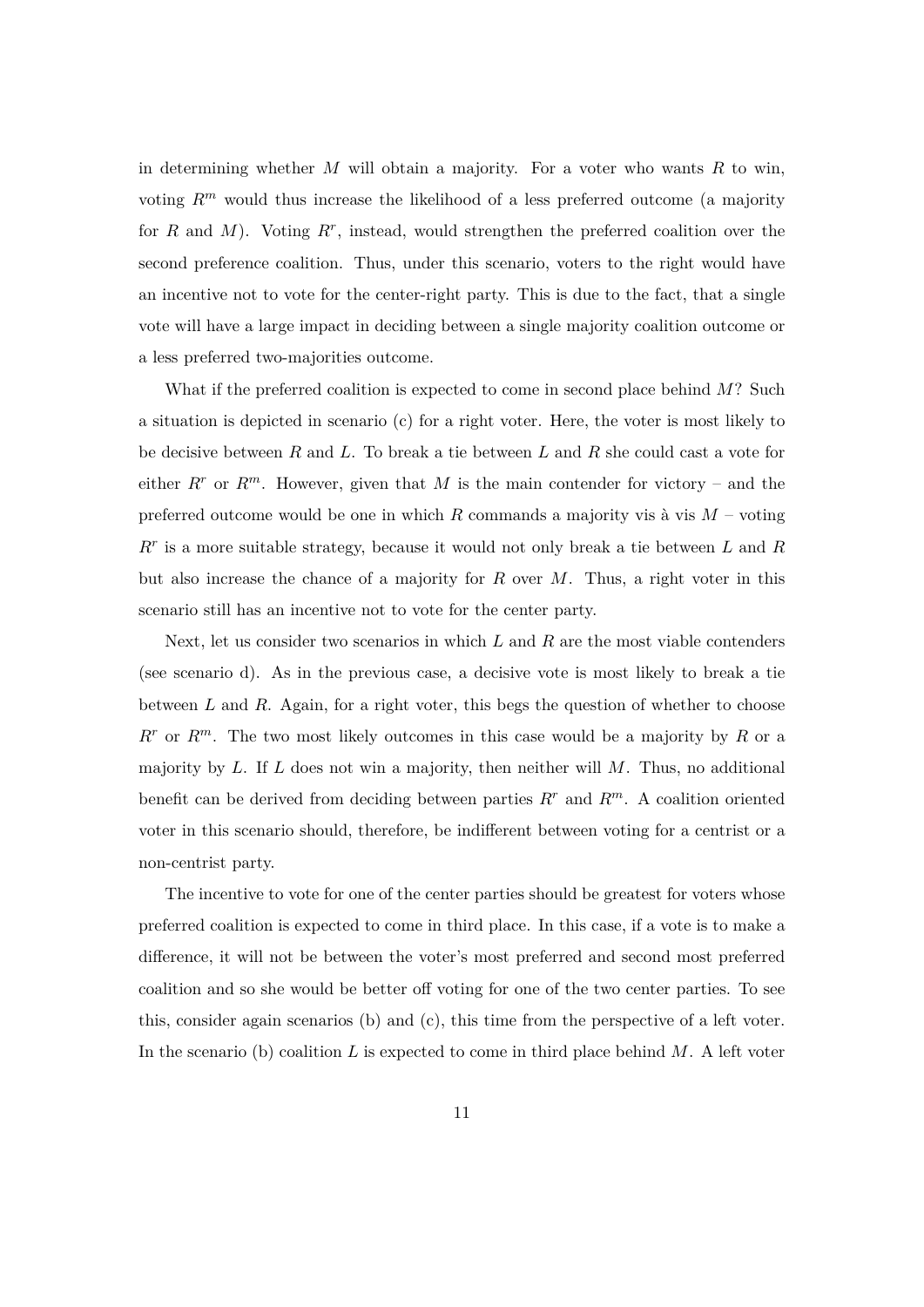in this situation is most likely to be decisive between her second and third preference coalition. A decisive vote would yield a majority for  $M$  which is better than a single majority of L. A vote for  $L^l$  can only help L but not M. Hence, a leftist voter in this situation has an incentive to choose the center party  $L^m$ . In scenario (c) L is expected to come in third place behind  $R$ . A leftist voter in this situation is most likely to be pivotal between her most preferred and least preferred coalition. Hence she might cast a vote for either  $L^l$  or  $L^m$ . However, expecting her preferred coalition to come in third place, she would want to support her second preference coalition as well. Only a vote for  $L^m$  could achieve both goals.

We are now prepared to formulate empirical predictions about voting in a threecoalition setting. Given their expectations about coalitions' relative likelihoods of winning,

- 1. leftist and rightist voters who expect all coalitions to be equally likely to win a majority should choose a left, resp. right party over a center-left, resp. center-right party.
- 2. leftist and rightist voters who expect their least preferred coalition to come in third place should choose a left, resp. right party over a center-left, resp. center-right party.
- 3. leftist and rightist voters who expect their most preferred and least preferred coalitions to compete for victory should be indifferent as to the choice between left, resp. right over center-left, resp. center-right.
- 4. leftist and rightist voters who expect their preferred coalition to come in third place should choose a center-left, resp. center-right party over a left, resp. right party.

To restate hypotheses two to four in more intuitive terms, if a voter expects the election to lie between her first and second preference coalition, only a vote for the non-center party in the preferred coalition could change the outcome in her favor. Conversely, if she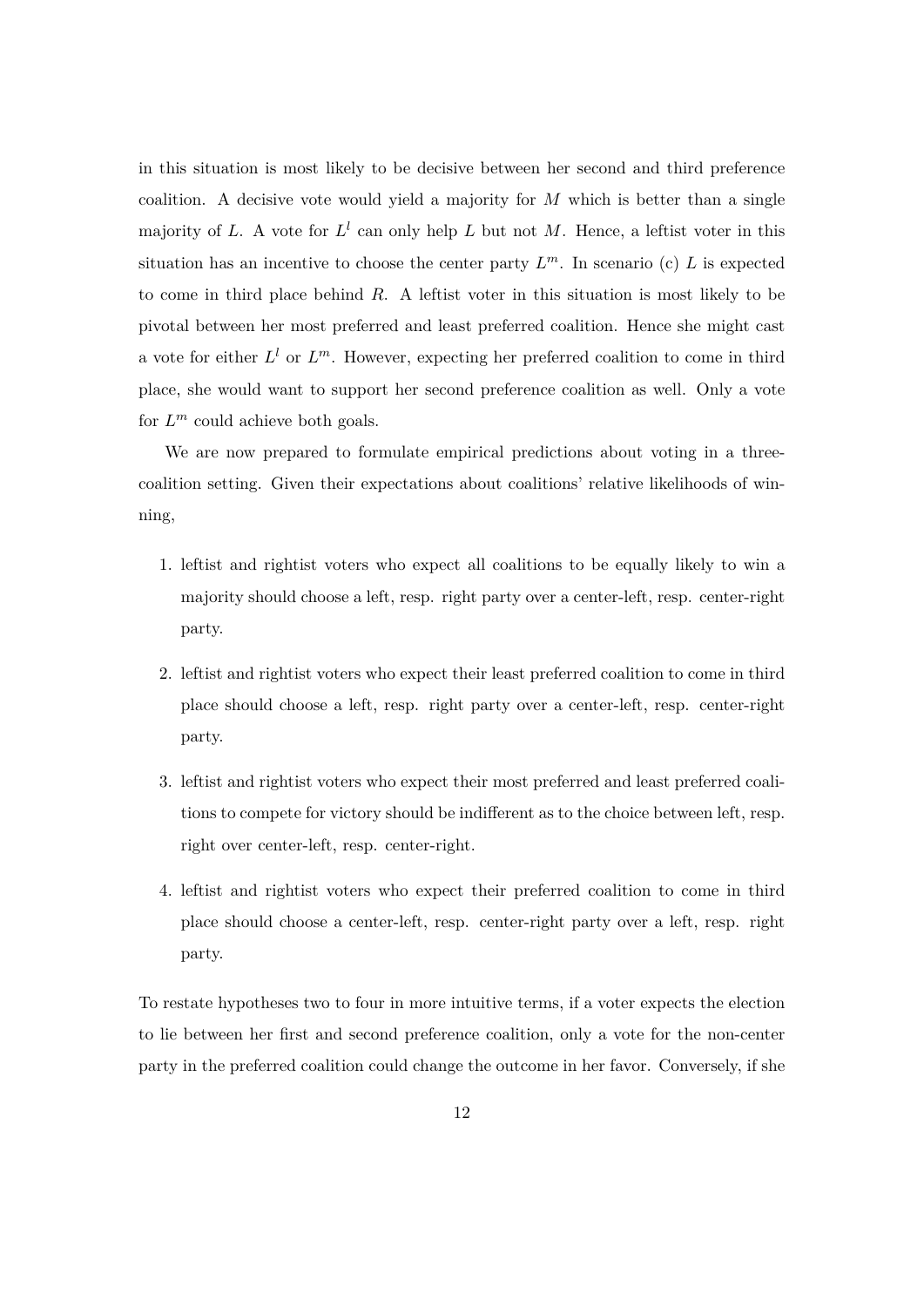expects the outcome to lie between her second and third preference coalition, a vote for the center party is more likely to improve the situation than a vote for the non-center party. Because the preferred coalition is expected to do worst, the voter has an interest in strengthening her second preference coalition – in addition to her preferred coalition. This could only be achieved by voting for the center party. Finally, if the election is perceived essentially as a race of left versus right, with little support for the middle, voting for a center party would have the same effect as voting for a non-center party.

Compare these predictions with the traditional view that voters in proportional representation systems choose parties based on the ideological proximity of their platforms. Instead of forming beliefs about the likelihood of different outcomes and voting to achieve the best outcome for themselves, under proximity voting, voters merely vote their preference, i.e. the party whose advocated policy most closely resembles their own preference. To contrast the above predictions with the traditional proximity hypothesis, I shall thus refer to a vote for the party that is spatially most proximate as a "sincere" vote. By contrast, a "strategic" vote results if one's expectation towards different outcomes leads to a choice of party other than the closest one.

The predictions of proximity voting and coalition voting can be summarized in an empirical model of party choice. Define the outcome variable  $Y = 1$  if a voter to the left chooses party  $L^l$  or a voter to the right chooses party  $R^r$ , and  $Y=0$  if a voter to the left chooses  $L^m$  and a voter to the right chooses  $R^m$ , then the probability that a voter chooses a non-centrist party, conditional on her expectations, can be expressed as

$$
Pr(Y = 1) = logit^{-1}(\beta_0 + \beta_1 D_{tie} + \beta_2 D_{12} + \beta_3 D_{13} + \beta_4 D_{23} + \beta_5 PROX),
$$
 (1)

where  $\beta_0$  denotes a constant term capturing effects of other unmeasured variables on the propensity to vote for a centrist vs. non-centrist party,  $D_{tie}$  denotes a dummy variable scoring one if the voter expects all three coalitions to obtain equal seat shares, and  $D_{12}$ ,  $D_{13}$  and  $D_{23}$  denote indicators scoring one if the voter expects her first and second preference coalitions to compete for victory, or her first and third, or second and third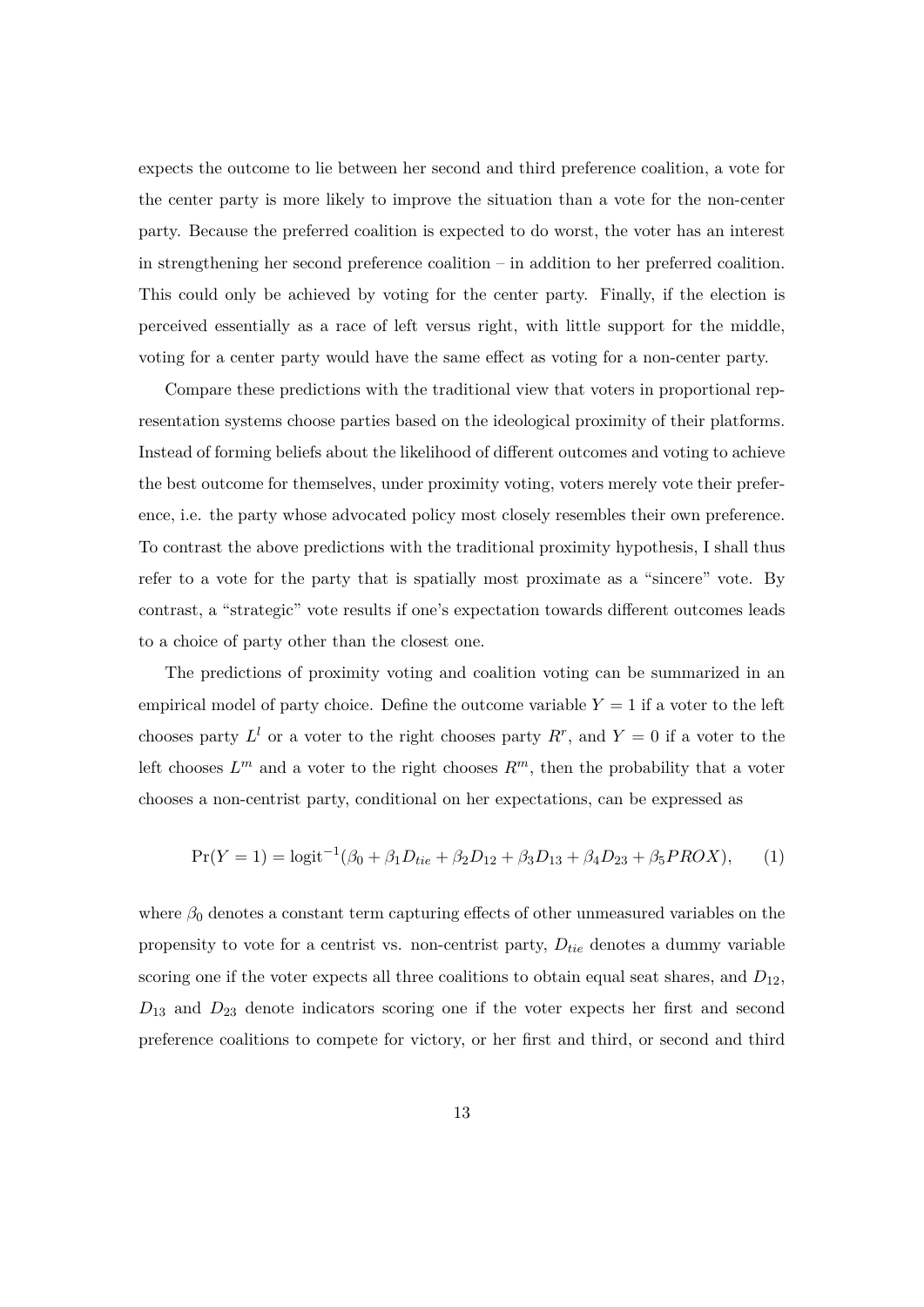preference coalitions, respectively.<sup>7</sup> Finally, *PROX* denotes the ideological proximity of the voter to the non-centrist party, as opposed to the centrist party. This serves as a baseline against which the effect of coalition expectations can be evaluated.

If voting is completely sincere, then the sign on  $\beta_5$  should be negative and the Dvariables should have no explanatory value as voters on the left and right simply choose the party closest on ideology. However, if voters are also interested in outcomes and take into account the relative likelihoods of coalition majorities, then voter expectations (i.e. the D-variables) should add some value to the model. In particular, hypotheses one, two and four imply that the individual coefficients on the expectation variables,  $\beta_1$  and  $\beta_2$  should be greater than  $\beta_4$  and hypothesis three implies  $\beta_3$  is smaller than  $\beta_1$  and  $\beta_2$ but greater than  $\beta_4$ . Thus, we expect  $\beta_1, \beta_2 > \beta_3 > \beta_4$ .

#### **2.1 Scope and Limits of Predictions**

Given the simplicity of the electoral setup described in the previous section, one might wonder whether the logic for coalition voting outlined above also arises in situations involving more parties and coalitions. In principle, the basic argument should carry over to these settings as well. Concerning the number of parties, note that, for example, the number of parties obtaining seats in parliament must not be restricted to four. As long as additional parties are left outside of coalition bargaining, all the claims about strategic voting based on coalition outcomes remain unchanged. Additional parties merely increase the majority threshold that is, the number of seats necessary to form a majority coalition. But voters still face the same incentive structure: support a party that is part of the preferred coalition among the two viable coalitions (and not part of the disliked other viable coalition) if your preferred coalition is least likely to win, otherwise support a party that is part of your preferred coalition but not included in any other coalition. In addition, the assumption made above that the middle coalition acts as a bridge between the coalitions to its left and right is not strictly necessary. In

<sup>&</sup>lt;sup>7</sup>In empirical estimation, coefficients  $\beta_1$  through  $\beta_4$  cannot be jointly identified. Depending on the comparison to be made, one coefficient must be fixed at zero.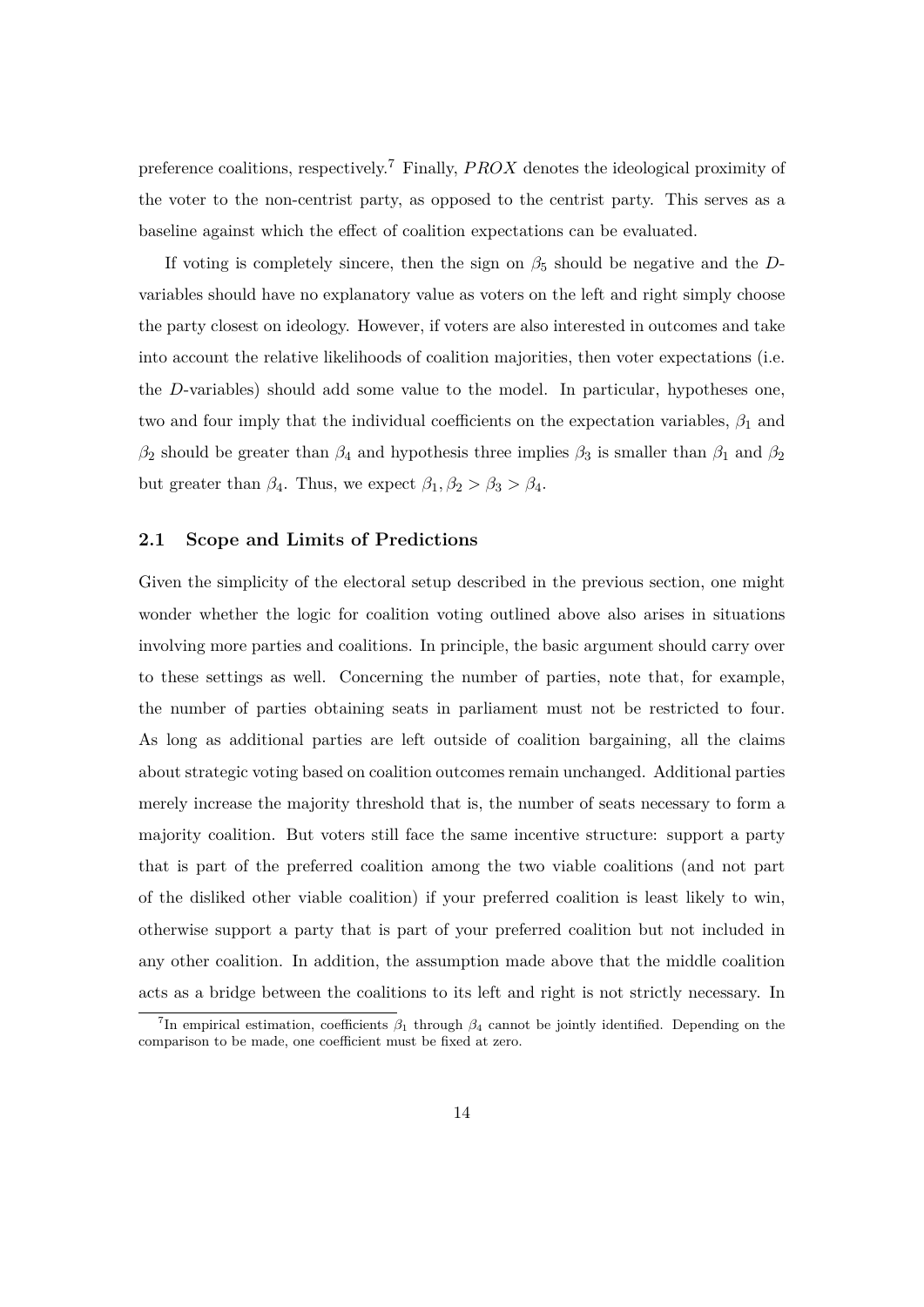principle, all three coalitions could be mutually exclusive and the basic argument still holds.

Concerning the number of potential outcomes, for strategic voting to make sense, the number of possible coalitions must not be three. More coalitions still leave the voter with essentially the same question: is my preferred coalition among the two most viable coalitions? If yes, then one should cast a vote for a party within the preferred coalition that is not also included in the other viable coalition. If no, one should consider voting for a party that is part of the preferred coalition among the two viable coalitions but not part of the other viable coalition. To be fair, things would probably become more complicated with additional parties, but to the extent that coalition outcomes are identifiable, it should still be the case for *some* voters that strategic considerations leave them with a set of distinct choices.

While the number of possible outcomes may be greater than three strategic voting cannot occur with less than three coalitions. With only two outcomes, trying to achieve a second best outcome is never optimal.<sup>8</sup> This excludes, for example, cases of divided party systems, where a left block is expected to compete against a right block<sup>9</sup> and also scenarios, such as the one described by Bargsted  $\&$  Kedar (2009), in which a strong center party teams up with one of two possible coalition partners. While strategic voting of the kind described by Bargsted & Kedar might still be rational in situations involving two outcomes, strategic voting in order to influence which coalition will win the election cannot occur because voters should always support their preferred coalition no matter what the chances are.

<sup>&</sup>lt;sup>8</sup>Not voting for the most preferred party in this setting would only make sense if that party was expected to be in a "wrong" (i.e. disliked) coalition. This is unlikely to happen, though, in a spatial context.

<sup>&</sup>lt;sup>9</sup>Such a situation would require that every party is potentially a member of one or the other coalition and there is no possibility for parties to team up across blocks.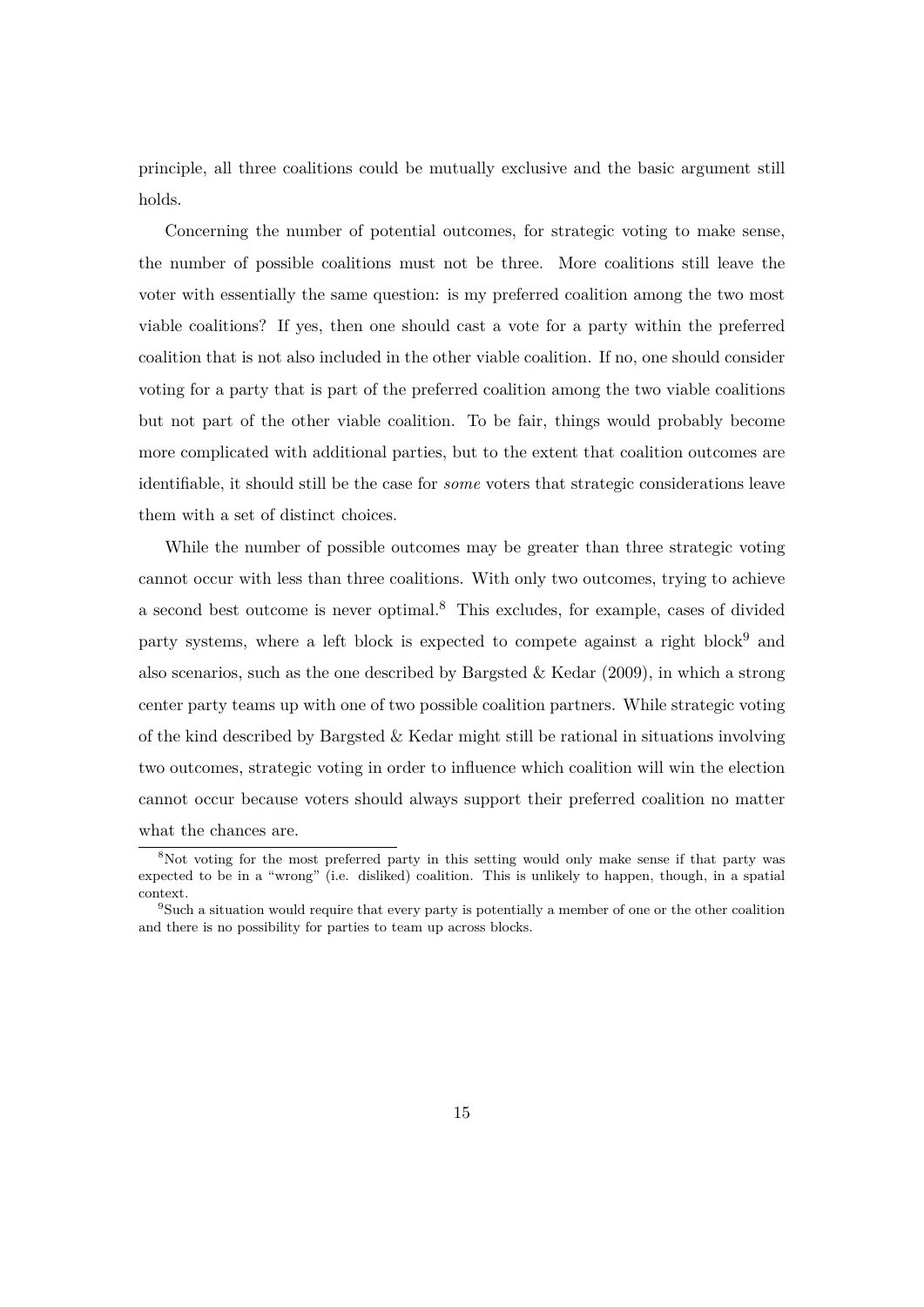### **3 Application: The 2006 Austrian Parliamentary Election**

In what follows, I shall apply the above model of coalition voting to explain voter behavior in the 2006 Austrian parliamentary election (*Nationalratswahl*). Austria serves as a suitable test case as elections are held under proportional representation and coalition politics closely resembles the stylized setup invoked in the previous section. In particular, two-party coalitions between ideologically similar parties are the norm in Austria. The last single party majority government dates back to 1983. Since then, no party has managed to attain a parliamentary majority again.

In the 2006 election four major parties were competing for seats in parliament: Greens, Social Democrats (SPÖ), Conservatives (ÖVP), and Liberals (FPÖ). Together, these parties had been constantly represented in parliament since 1986. Two other parties, a liberal alliance (BZÖ) and an independent list headed by former member of EU-parliament, Hans-Peter Martin, also drew substantial attention to their campaigns.<sup>10</sup> Polls indicated both parties' support to fall short of the 4 percent threshold of representation. Ultimately the BZÖ passed the threshold by a tenth percentage point due to massive support in its home state Carinthia (*Kärnten*). In the following application, however, I will restrict attention to the four main parties that could be reasonably expected to obtain seats in parliament.

While parties were somewhat reluctant to committing themselves to certain coalitions, three coalitions were most likely to emerge from the election: a coalition by Greens and SPÖ, a grand coalition by SPÖ and ÖVP and a coalition by ÖVP and FPÖ. Grand coalition and ÖVP–FPÖ governments had both come to power in previous years: the first one from 1986 to 1999, the second from 1999 until 2006. The Greens and SPÖ had not taken part in any government together but both parties indicated a preference for forming the next government with each other.<sup>11</sup> Both parties also rejected FP $\ddot{\text{O}}$  as coalition partner. FPÖ and ÖVP, on the other hand, remained fairly neutral (only FPÖ

 $10$ In 2005, members of the Liberal party, which had been in government with the Conservatives, demerged to the BZÖ, which stayed in power together with the Conservatives until the 2006 election.

<sup>&</sup>lt;sup>11</sup>For coalition signals of Austrian parties, see e.g. Debus (2007) and on the 2006 election in particular, see Müller (2008) and Luther (2008).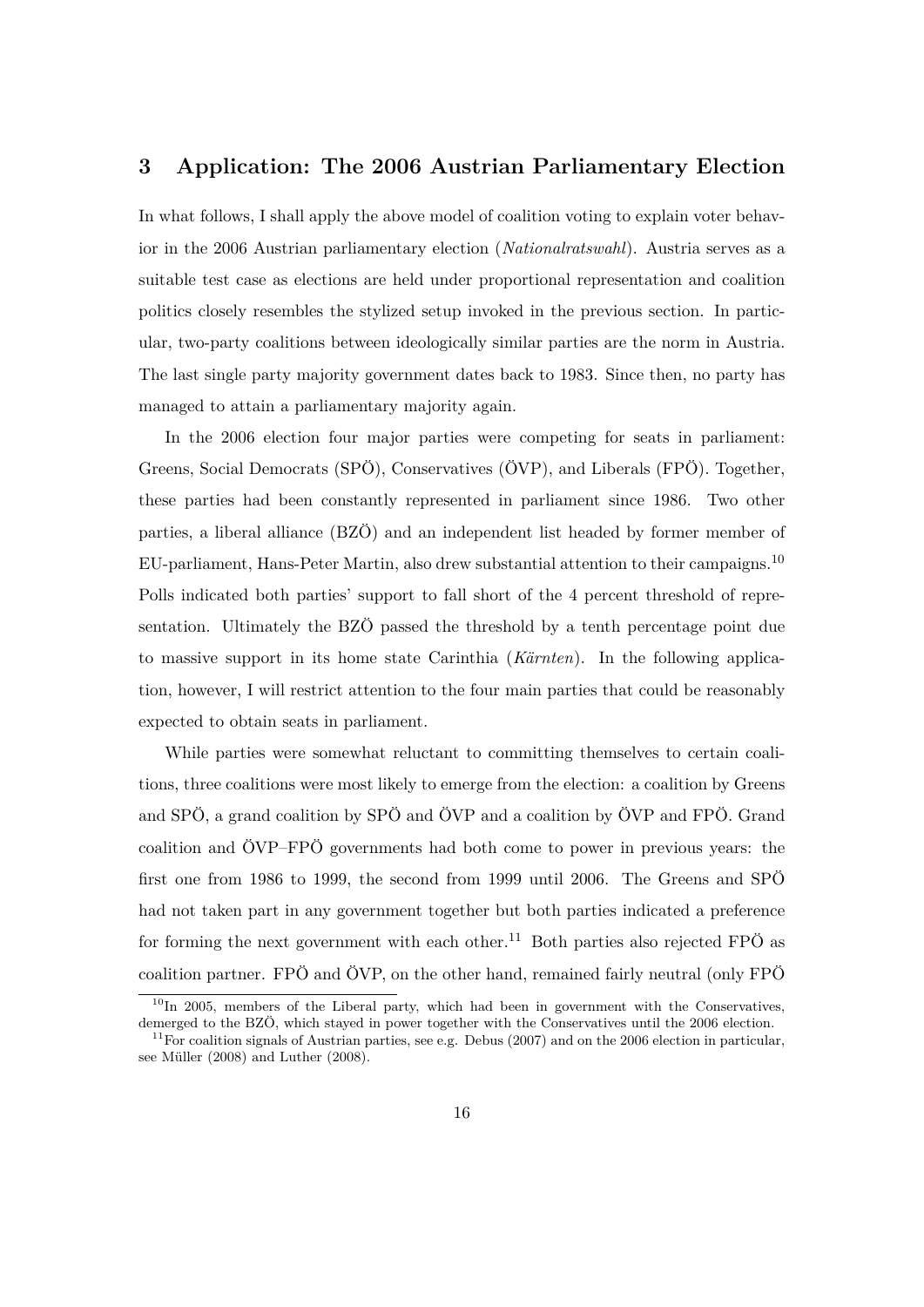reciprocated the rejection of the Greens as a possible coalition partner). The scarcity of coalition signals left open the possibility of a coalition between ÖVP and Greens. However, as we shall see in the next section, from the perspective of Austrian voters, the Greens were perceived as much closer to SPÖ than to ÖVP.<sup>12</sup> Past experience also indicated considerable disagreement between both parties. Particularly, after the 2002 election, negotiations between ÖVP and Greens on forming a coalition government had failed due to political differences. In sum, given parties' positions, their signals and coalition records, I shall focus on theSPÖ–Green coalition, the ÖVP–FPÖ coalition and the grand coalition between SPÖ and ÖVP as possible outcomes.

Overall, the 2006 result was a very close call. In the months leading to the election, early polls saw the Greens at about 10 percent and FPÖ at about 7–8 percent. Later in the year polls still saw the Greens at about 10–14 percent and FPÖ at 5–9 percent. Forecasts on ÖVP and SPÖ vote shares were more fluctuating. Polls in early March saw ÖVP at about 38 percent and SPÖ at 40–42 percent. By July, SPÖ had dropped down to 32–36 percent and ÖVP was now ranging in between 39–42 percent. Shortly before the election, polls eventually indicated a neck-and-neck race between the two. In the end, the result lent neither enough support to an SPÖ–Green nor an ÖVP–FPÖ coalition. The terse entry of BZÖ made the SPÖ–Green coalition fall just 5 seats short of a parliamentary majority. The resulting government was then formed by the two largest parties SPÖ and ÖVP. If BZÖ had not entered parliament, the Greens and SPÖ would have obtained a tiny majority of 2 seats over ÖVP and FPÖ. With no sure winner, the election thus created a high need for voters to consider, how their vote would influence the likelihood of different coalitions.

 $12$ This is true with respect to ideology, as well as other major policy areas like, for instance, immigration (cf. Pappi 2007).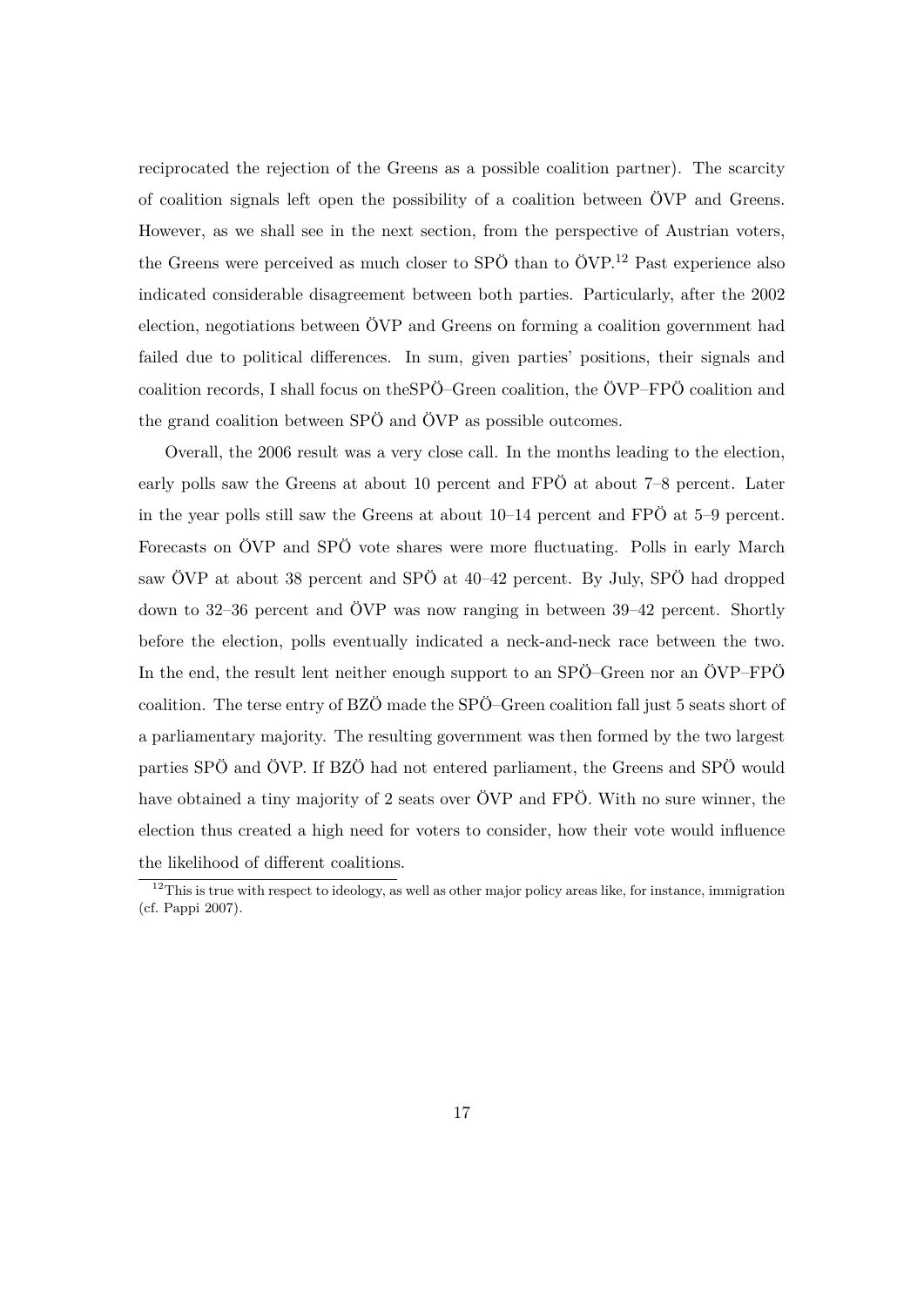

Figure 3: Distribution of voters and mean perceived locations of parties. N=1951

#### **3.1 Data and Measures**

To test the predictions about coalition voting, I employ data from a survey conducted in the weeks prior to the 2006 parliamentary election.<sup>13</sup> Interviews were conducted by telephone on a representative sample of 1951 Austrian voters. Unlike standard surveys, this survey is unique in featuring a set of questions dealing with respondents' expectations about the likelihoods of different coalitions that might form after the election. Such information is crucial for assessing the possibility of coalition voting, yet it is almost never collected in election surveys.

Voter types were constructed based on respondent's ideological self-placements. Figure 3.1 shows the distribution of voters along with the (average perceived) positions of the four major parties on a standard 11 pt. left-right scale. Voters at positions 1–5 were coded as left and voters at positions 7–11 as right. Treating only voters in the middle as centrists gives us a reasonably large target population on which the predictions of the model can be tested. Expanding the centrist category to include voters at 5 would reduce the statistical power of the analysis, however, it would not lead to substantially different results.

Given the empirical distribution of party positions, the three prospective coalitions are taken to be  $L = \{$ Green, SPÖ $\}$ ,  $M = \{$ SPÖ, ÖVP $\}$  and  $R = \{$ ÖVP, FPÖ $\}$ . In line

<sup>&</sup>lt;sup>13</sup>The dataset to the study, entitled "Erwartungsbildung und strategisches Wählen – Vorwahlbefragung zur Nationalratswahl in Österreich 2006" is available, up from July 2009, at the GESIS Data Archive (http://www.gesis.org/en/services/data/consultations/#Datenarchiv) or, upon request, from the author.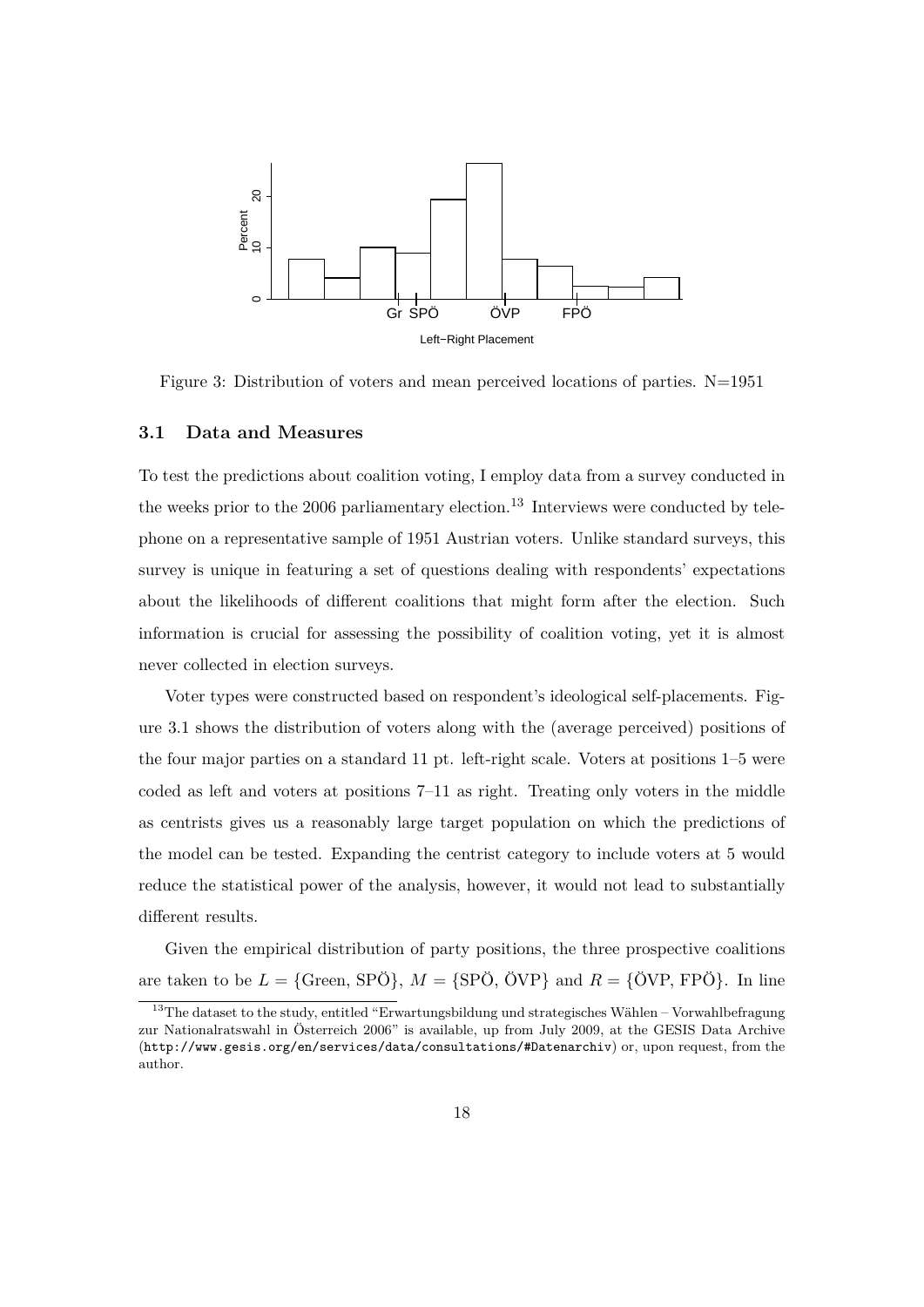with the model defined in Eq. (1) the dependent variable is a dummy variable scoring one for left voters choosing Greens and right voters choosing FPÖ and zero for left voters choosing SPÖ and right voters choosing ÖVP. Thus, I do not distinguish between voters on the left and right as both types of voters are observationally equivalent (i.e. they should respond to their beliefs in the same way).

The baseline hypothesis is that voters choose parties that are spatially close to them. For voters on the left, proximity voting implies choosing Greens or SPÖ, the closer their ideological position is to the voter's position. The same holds for voters on the right with respect to parties FPÖ and ÖVP. I include a control variable to account for this tendency. The variable is calculated on the basis of respondents' left-right self-placements and their individual perceptions of party positions. Let  $d(\cdot)^2$  be the squared distance between the voter's ideal point and the party given in parentheses, then the variable

$$
PROX = \begin{cases} d(\text{Greens})^2 - d(\text{SPÖ})^2 & \text{if order is left,} \\ d(\text{FPÖ})^2 - d(\text{ÖVP})^2 & \text{if order is right,} \end{cases} \tag{2}
$$

yields a measure for sincere voting by voters on the left and right. Larger values of PROX indicate closeness to a center party, smaller values indicate closeness to a noncenter party. This variable yields a baseline against which hypotheses one to four can be tested empirically.

Voter expectations toward each coalition were measured by asking respondents to indicate how certain they were that a particular coalition would obtain a majority of seats. The question wording (translated into English) was: $^{14}$ 

"Numerically speaking, what do you think, how likely is it that the following parties together will hold a governing majority in the next *Nationalrat*?"

Respondents were then presented with a list of possible coalitions and had to rate each one on a four point scale with categories labeled "completely certain", "certain", "rather

<sup>14</sup>The untranslated question wording was: "Für wie wahrscheinlich halten Sie es, dass die folgenden Parteien zusammen rein rechnerisch eine Mehrheit zur Regierungsbildung im neuen Nationalrat haben werden, ganz sicher, sicher, eher nicht, sicher nicht?".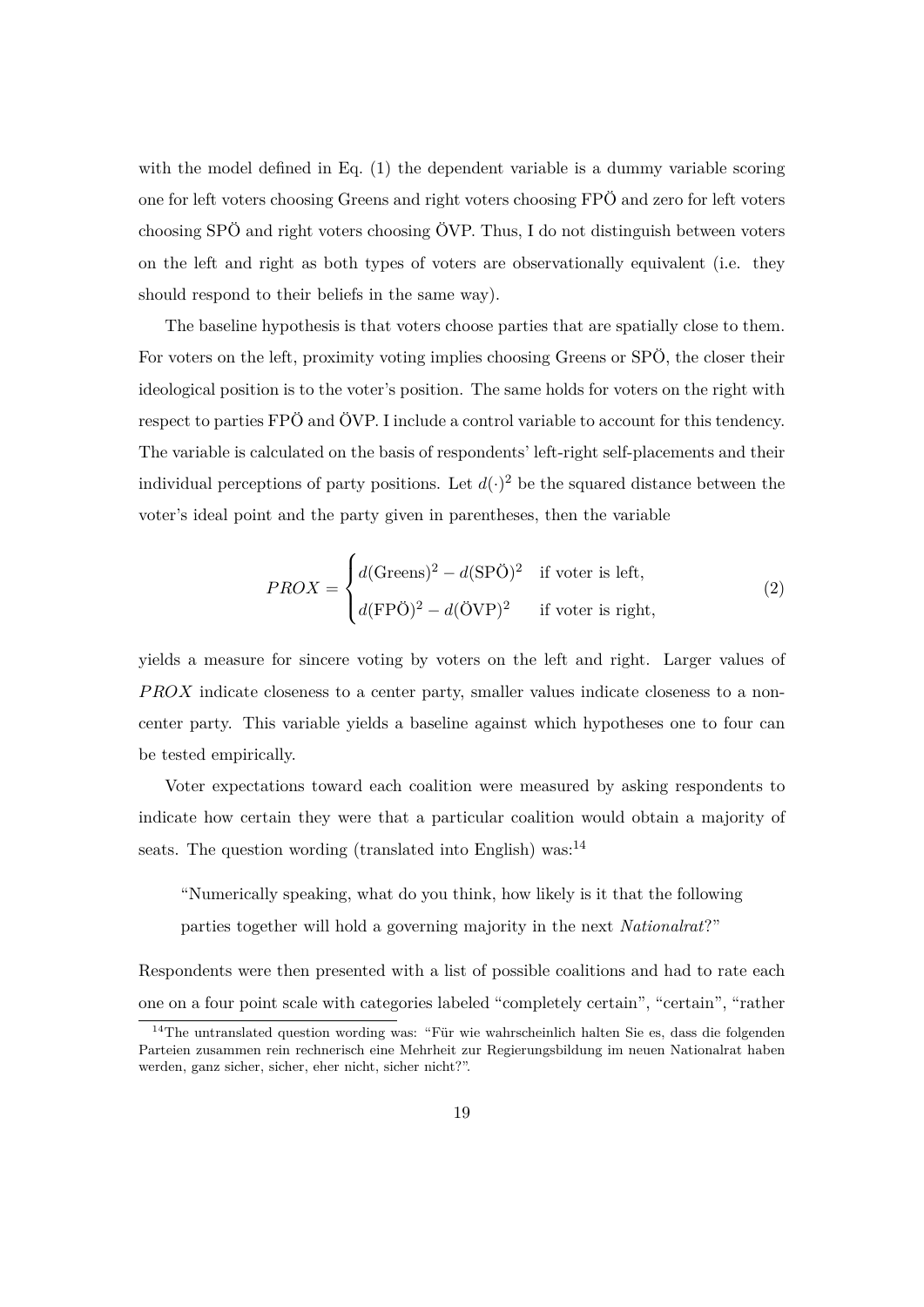Table 1: Frequencies of Voter Expectations about Election Outcomes

| All three coalitions equally likely    | $D_{tie}$    | -27 |
|----------------------------------------|--------------|-----|
| Preferred coalition viable             | $D_{12}$     | 463 |
| Second preference coalition non-viable | $D_{13}$     | 14  |
| Preferred coalition non-viable         | $D_{23}$ 112 |     |
| Total                                  |              | 616 |

not" and "certainly not". Only respondents who provided information on all three coalitions were considered for the analysis.

From the expectation measures, I constructed a set of indicator variables  $D_{tie}$ ,  $D_{12}$ ,  $D_{13}$  and  $D_{23}$ .  $D_{tie}$  scores one if respondents assign the same value to all three coalitions, otherwise zero.  $D_{12}$  scores one for left voters who perceive coalitions L and M in first and second place or right voters who perceive coalitions  $M$  and  $R$  in first and second place, otherwise zero. To be precise, the variable scores one as long as the coalition in second place is assigned a value greater or equal to the coalition in third place. The variable  $D_{13}$  scores one if coalition M is assigned a lower value than the other two coalitions, otherwise zero.  $D_{23}$  scores one for left voters who assign coalition  $L$  a lower value than the other two coalitions or right voters who assign  $R$  a lower value than the other two coalitions, otherwise zero.

Table 1 gives an overview of the distribution of the three variables. Most voters (about 75 percent) perceive their preferred coalition as viable. On the other hand, a substantial number (about 18 percent) expects their preferred coalition to come in third place (i.e. to be non-viable). Only few voters expect all three coalitions as neck-on-neck or perceive coalition  $M$  as least likely to win. Since  $M$  is comprised of the two biggest parties  $\ddot{\text{O}}\text{VP}$  and SP $\ddot{\text{O}}$ , outcomes where M finishes in third place or ties with L and R are very unlikely. It should thus come as no surprise that only few voters believe in such outcomes. The perception of  $M$  as a viable coalition by most voters suggests that subjective beliefs are grounded in objective information from polls and other sources.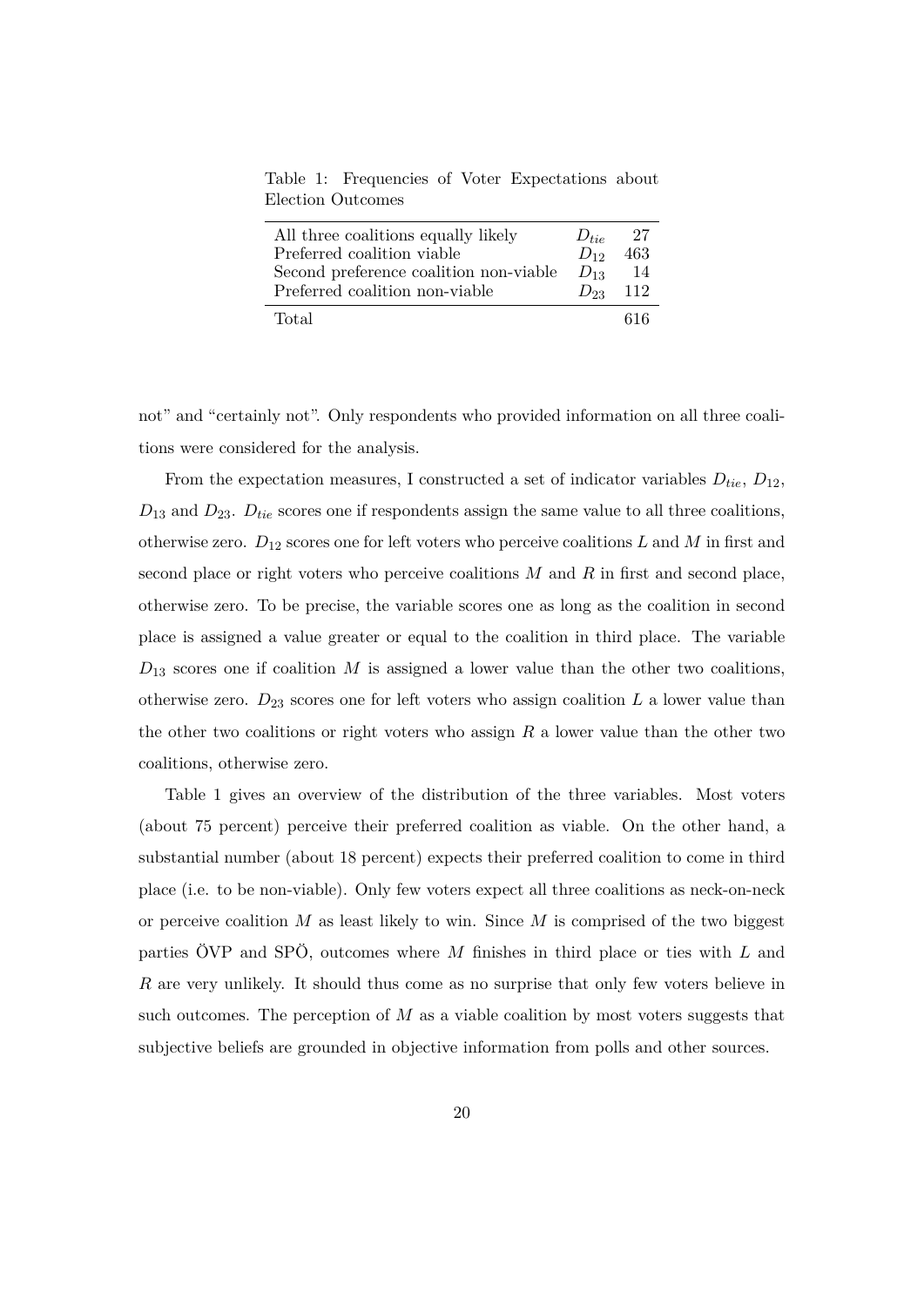As we have seen in section 2, expected vote shares for coalitions L and R must add up to one. The expectation measurement does not impose such a constraint. With only four response categories, one would perhaps not want to go so far as to demand linear dependence. Still it could be argued that the response format implicitly suggests the majority threshold to lie between the two middle categories. Thus, one could impose the constraint that  $L$  and  $R$  cannot both be expected above or below majority and identify respondents who either believe that both,  $L$  and  $R$ , will not win a majority (i.e. "rather not" or "certainly not"), or who believe that both coalitions will win a majority (i.e. "certain" or "completely certain"). From the 616 respondents who placed themselves either left or right of center and provided complete information on the positions of all four parties, their vote choice and expectations about the three possible coalitions, a subset of 273 respondents exhibited beliefs inconsistent with the above requirement. Treating such beliefs as inconsistent or improper would lead to exclusion of those respondents from the analysis.

Our view is that the relative values of the expectation measures are more important than their absolute values. Focusing on relative values allows respondents to have their own perception of the position of the majority threshold. Also, if additional parties outside any viable coalition enter the parliament, this assumption no longer applies. It nevertheless appears reasonable to check whether results are robust to inclusion or exclusion of respondents whose beliefs deviate from the implicit restrictions of the response format.

## **4 Findings: Coalition Expectations and Strategic Voting**

Table 2 shows the main results. Column one gives the results for proximity voting only. Not surprisingly, relative closeness has the expected effect of increasing a party's chances of being chosen by the voter. From column two, we can see that expectations about parliamentary majorities indeed account for variation in voter choice between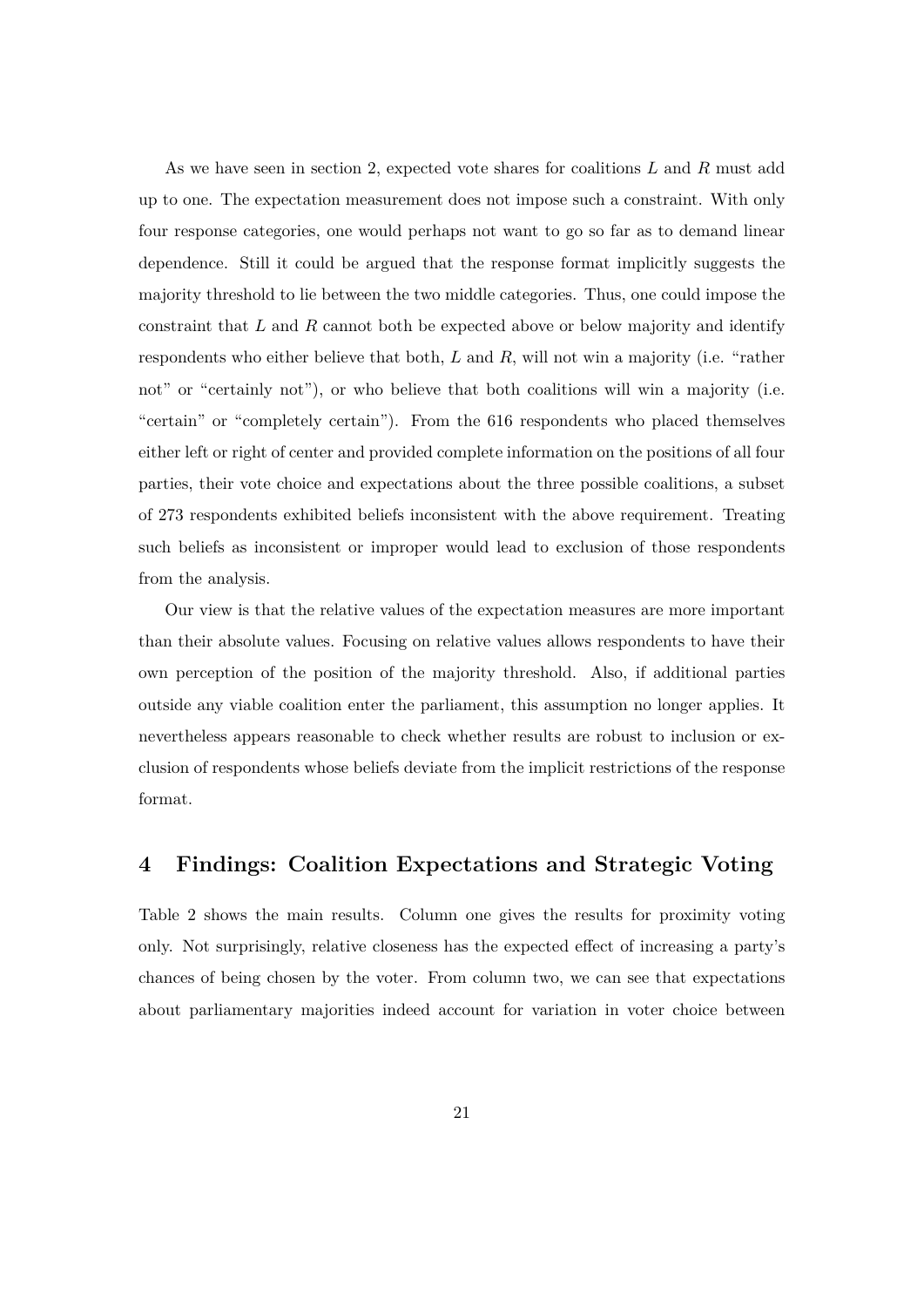|                      | Proximity<br>only        | Expectations<br>only     | Proximity $\&$<br>Expectations | Restricted<br>Subsample  |
|----------------------|--------------------------|--------------------------|--------------------------------|--------------------------|
| <b>PROX</b>          | $-0.028*$<br>(0.006)     |                          | $-0.026*$<br>(0.006)           | $-0.021*$<br>(0.008)     |
| $D_{tie}{}^a$        |                          | $1.221*$<br>(0.444)      | $1.005*$<br>(0.455)            |                          |
| $D_{12}{}^a$         |                          | $0.612*$<br>(0.241)      | $0.504*$<br>(0.246)            | $0.623*$<br>(0.293)      |
| $D_{13}{}^a$         |                          | 0.859<br>(0.583)         | 0.709<br>(0.586)               | 1.632<br>(1.253)         |
| Constant             | $-0.560^*$<br>(0.086)    | $-1.147*$<br>(0.221)     | $-1.012*$<br>(0.226)           | $-0.967*$<br>(0.264)     |
| $logL_0$<br>$logL_1$ | $-400.292$<br>$-387.052$ | $-400.292$<br>$-395.047$ | $-400.292$<br>$-383.696$       | $-227.107$<br>$-218.592$ |
| N                    | 616                      | 616                      | 616                            | 343                      |

Table 2: Sincere vs. Strategic Voting: Logit Regression Results

 $p < .05$  two-tailed

Standard errors in parentheses.

<sup>a</sup>Coefficients for  $D_{23}$  fixed at zero; for explanation of variables, see section 3.1.

centrist and non-centrist parties. The coefficients on the expectation variables are jointly significant  $(LR\chi^2(3)=10.49, p < .05)$  and correctly signed.

In line with hypothesis one, the coefficient on  $D_{tie}$  is positive and significant, suggesting that voters who expect a three horse race between all three coalitions are more likely to vote for the non-centrist party on their side of the ideological spectrum than voters who expect their preferred coalition to trail in third place (the reference group). Also, in line with hypothesis two, voters expecting their preferred and second preferred coalition to be the most viable contenders (i.e. group  $D_{12}$ ) are significantly more likely to vote for a non-centrist party than voters whose preferred coalition is perceived as non-viable. Hypothesis three predicts no effect for voters who expect coalitions  $L$  and  $R$  to compete against each other. The coefficient on  $D_{13}$  is positive and – contrary to our prediction – greater than the coefficient on  $D_{12}$ . However, it is not significantly distinguishable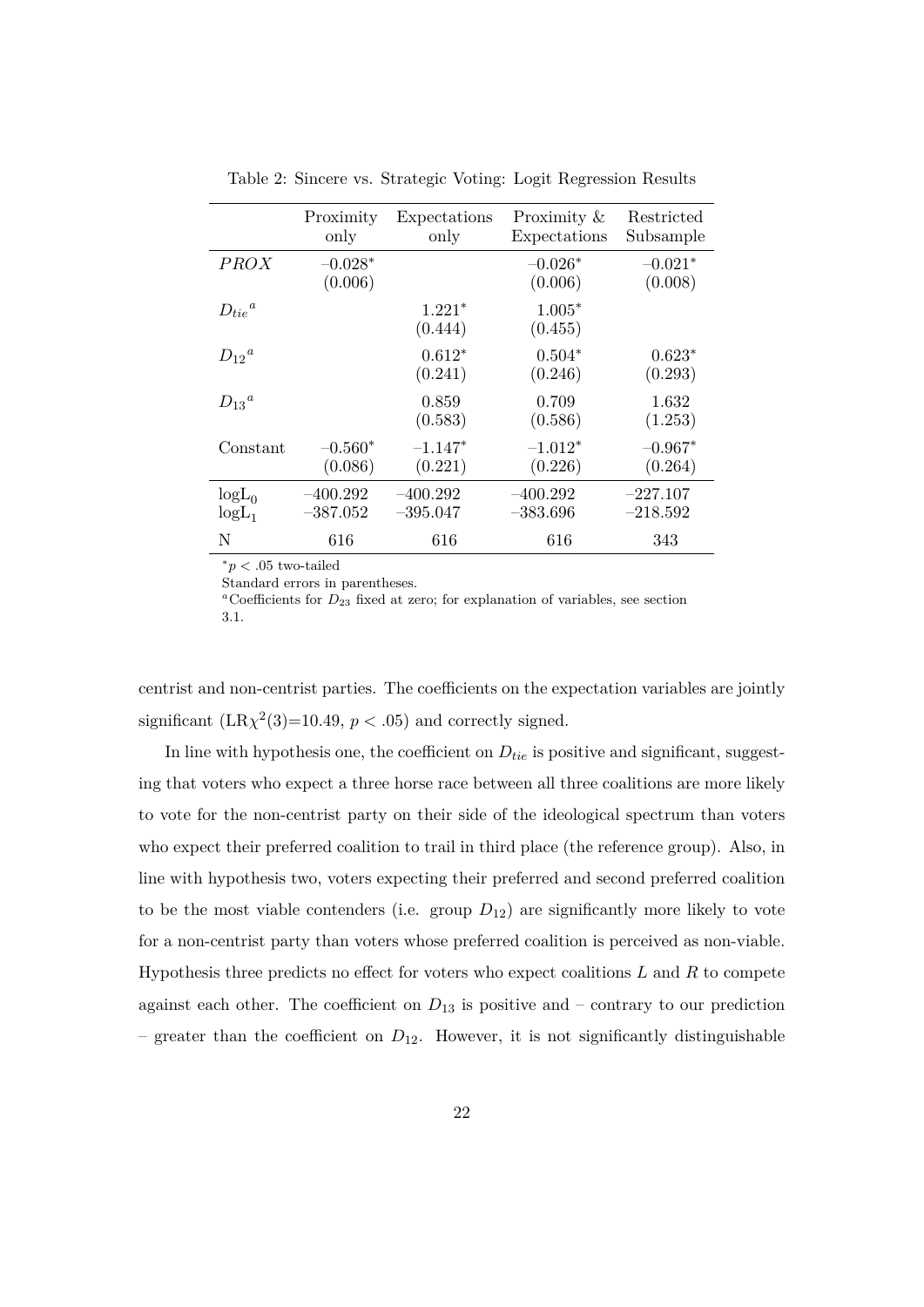from zero. Since all the coefficients on the expectation variables are positive, this means that voters in the reference group, i.e. those expecting their preferred coalition to trail in third place, have the highest probability to vote for one of the centrist parties. In a sense, these voters desert their preferred coalition and vote for their second preference coalition because it has a higher perceived chance of winning.

In column three, we control for proximity voting. As can be seen, adding ideological proximity as an explanation to the model decreases the effects of voter expectations, but the substantive conclusions remain unchanged. Apparently, voters not only choose parties that are ideologically similar but also consider the potential effects of their decision on electoral outcomes.

Column four repeats the analysis with the subsample of voters whose expectations conform with the restriction of a commonly perceived majority threshold in the middle of the scale (i.e. respondents who perceive both,  $L$  and  $R$ , together above or below the majority threshold were excluded). Note that, with this restriction, category  $D_{tie}$  must be empty, because it is not possible to locate coalitions at exactly the majority threshold but only above or below it. Thus, the analysis is restricted to voters falling into one of the remaining categories. As can be seen, results also hold within the subsample of voters whose reported expectations most closely conform with the underlying model assumptions.

To get a sense of the impact of coalition expectations on voting, consider figure 4. The first panel shows the probability of voting for a non-centrist party depending on ideological proximity for voters who perceive their preferred coalition as non-viable and for voters who perceive all three coalitions as equally likely. The x-axis indicates the relative closeness to each party as measured by the variable  $PROX$ . Voters in the middle are ideologically indifferent. Not surprisingly, the probability of voting for a noncentrist vs. centrist party decreases as we move up the x-axis, i.e. as relative closeness to the center party increases. However, voters who expect their preferred coalition to be non-viable have a lower overall probability of voting for a non-centrist party because, given their expectations, a centrist vote is more likely to generate the desired result (a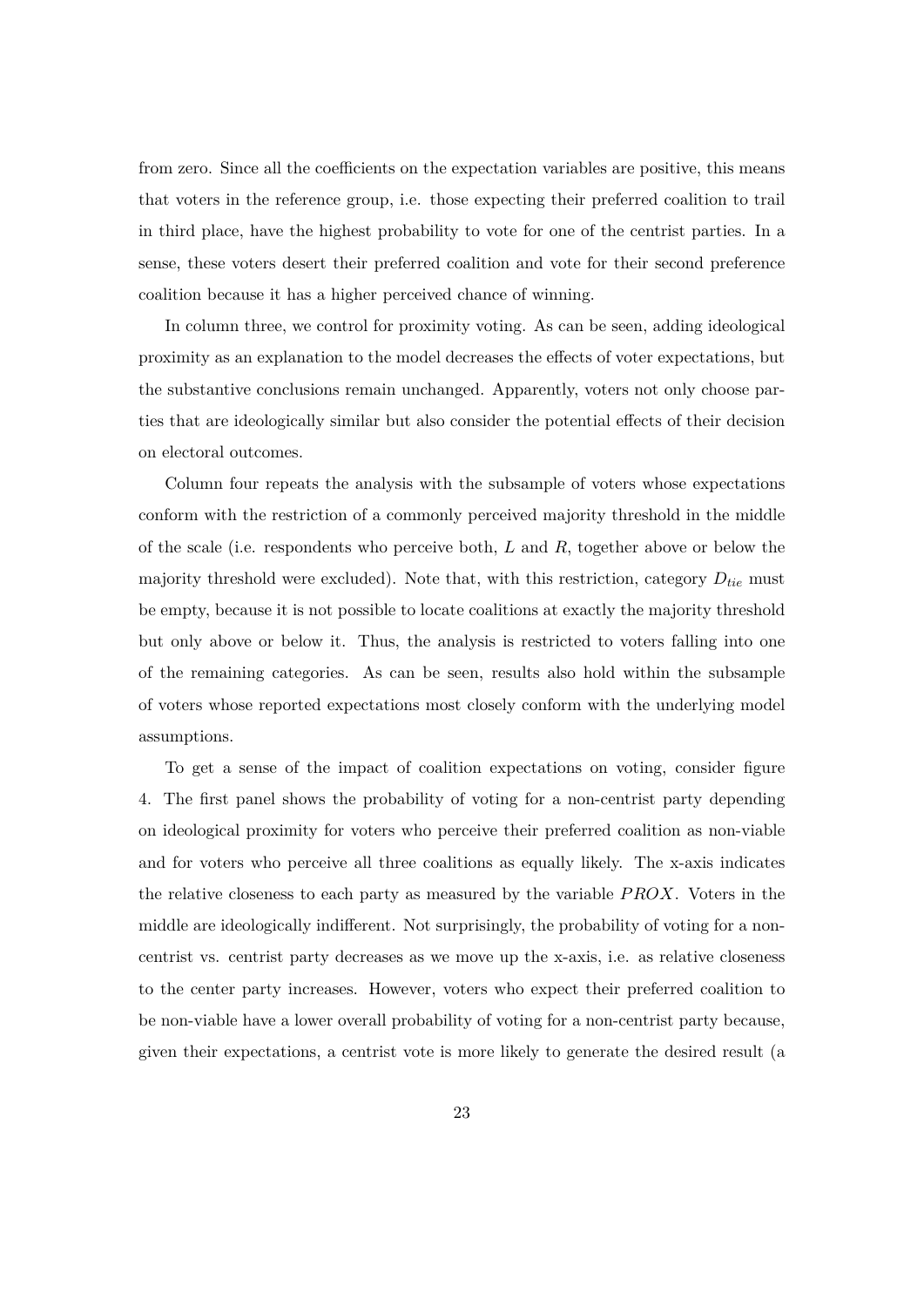

Figure 4: The probability of a non-centrist vote by ideological proximity. The simple proximity prediction in panels two and three is based on the results in column one of table 2. All other predictions are based on a model of coalition voting controlling for proximity (i.e. column three of table 2). Spikes on predicted values indicate 90 percent confidence intervals.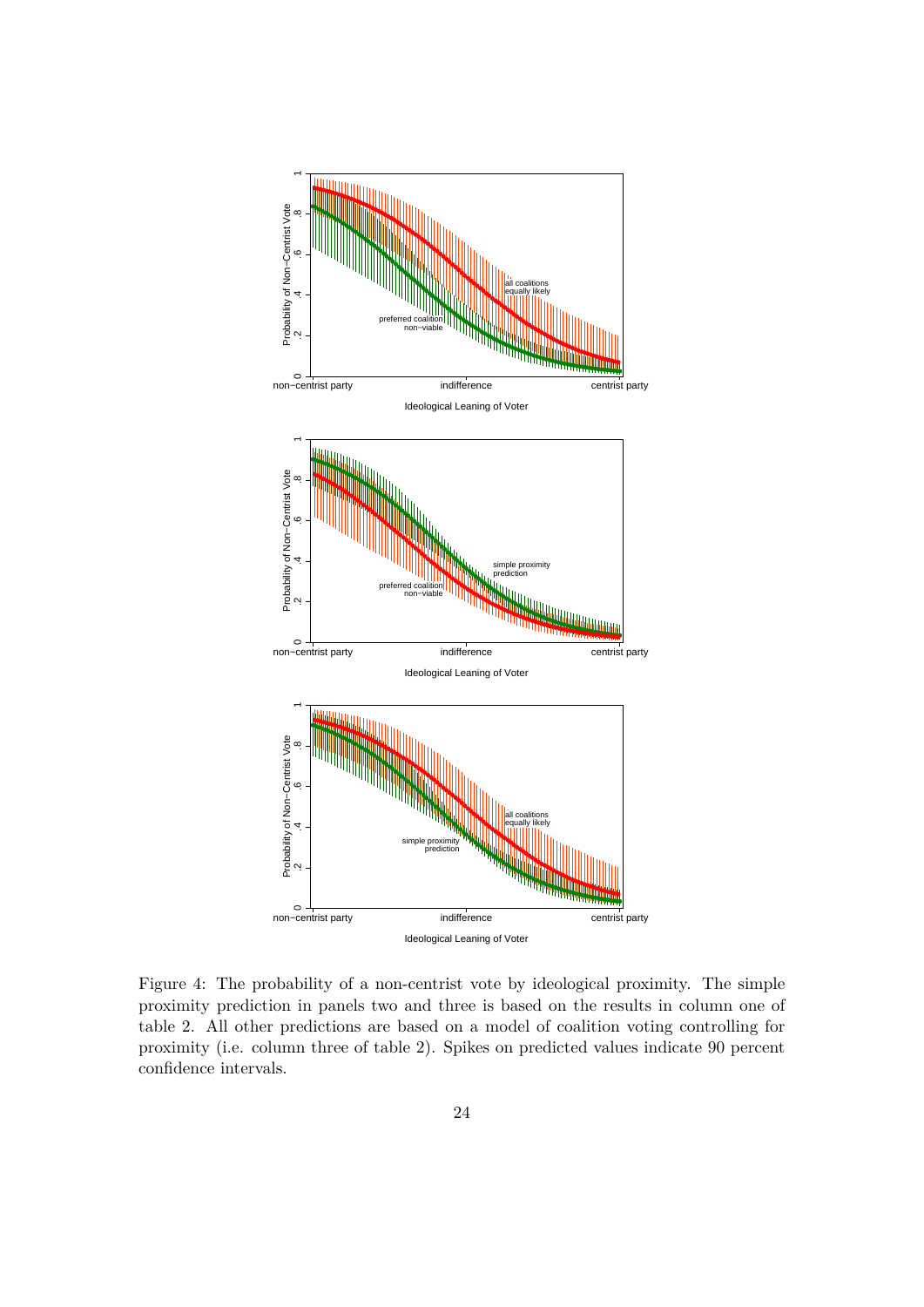government by  $M$  rather than the third preference coalition). Conversely, voters who expect all coalitions to be equally likely have a higher probability to vote for a noncentrist party because, to them, it increases the likelihood of their preferred outcome (a majority for their preferred coalition rather than a majority for another coalition).<sup>15</sup>

How do these predictions relate to a model of pure proximity voting? The second panel compares the probability of voting for a non-centrist party for voters who perceive their preferred coalition as non-viable with the baseline prediction of proximity voting. For voters who strongly lean towards the centrist party, the predictions are almost identical. This is not surprising as both variables would predict the same behavior in this case. However, as voters lean away from the centrist party expectations about the nonviability of their preferred coalition reduce the probability of voting for a non-centrist party. Note that the difference is greater among voters leaning towards the non-centrist party. Thus, expectations about the non-viability of their preferred coalition may lead adherents of a non-centrist party to cast a strategic vote for the more distant centrist party.

In the third panel I compare the proximity prediction with the prediction for voters who perceive all coalitions as equally likely. Apparently, the perception of a three horse race raises the probability of voting for a non-centrist party, especially among moderate leaners and indifferent voters. For strong leaners, coalition expectations make little difference. For voters leaning moderately towards a centrist party, however, coalition expectations increase the probability of a strategic vote for a non-centrist party.

Overall, it appears that expectations about the viability of governmental coalitions in proportional representation systems can exhibit similar effects on voting behavior as expectations about candidate viability in simple plurality contests. Voters who perceive their preferred outcome as non-viable act differently from those who perceive their preferred outcome as viable. The latter tend to vote for the non-centrist parties in coalitions L and R while those who perceive their preferred outcome as non-viable rather choose to

<sup>&</sup>lt;sup>15</sup>The greater uncertainty in the prediction for voters who expect all coalitions as equally likely is a statistical consequence of the relatively small number of voters in the sample who hold such beliefs.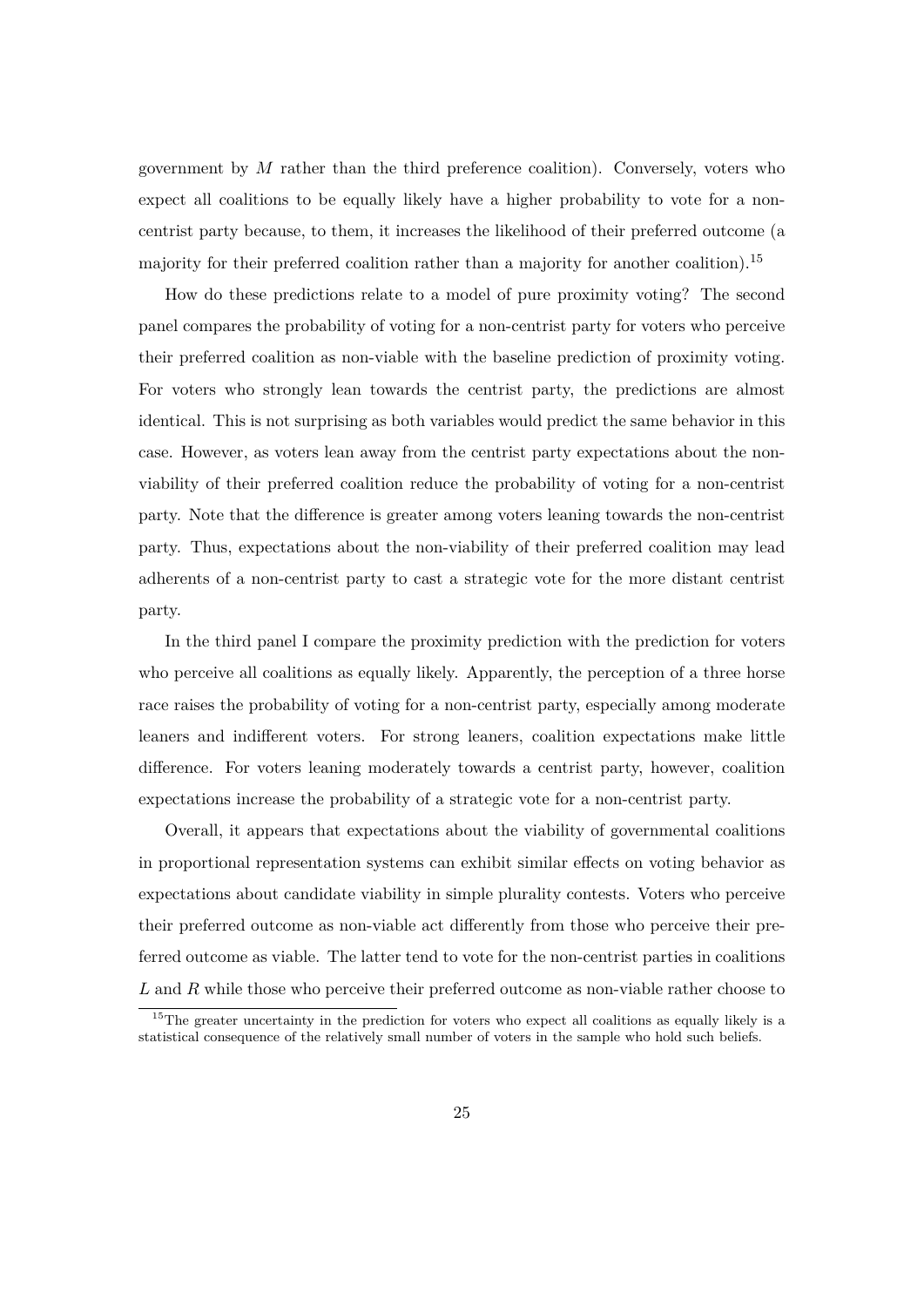

Figure 5: Where do strategic votes go? The plot shows the predicted probability of a non-centrist vote under pure proximity voting (column one of table 2) against the prediction from a model that also includes coalition expectations (column three of table 2). The diagonal separates respondents for which coalition expectations result in a higher probability of endorsing non-centrist parties (top left area) from those with a lower probability of endorsing non-centrist parties (bottom right area). Points on the diagonal indicate no change in predicted voting due to coalition expectations.

support coalition  $M$  and hence vote for one of the centrist parties. Both considerations may lead to voting for parties other than the ones closest on ideology.

How much deviation from proximity voting is entailed by voter expectations about electoral outcomes? To get a sense of the scope of strategic voting based on coalition expectations, we compare the predictions from the full model to those of a baseline proximity model. The results are displayed in Figure 5. As can be seen, there is substantial deviation in voting probabilities, once expectations are taken into account. Expectations may induce changes up to 13 percentage points in the predicted probability of voting for a non-centrist party. For one out of five voters in the sample (about 22 percent) the predicted probabilities from the two models differ by at least five percentage points. The predictions also bear out the fact that strategic deviations from proximity voting may go both ways, increasing the probability of voters who are ideologically closer to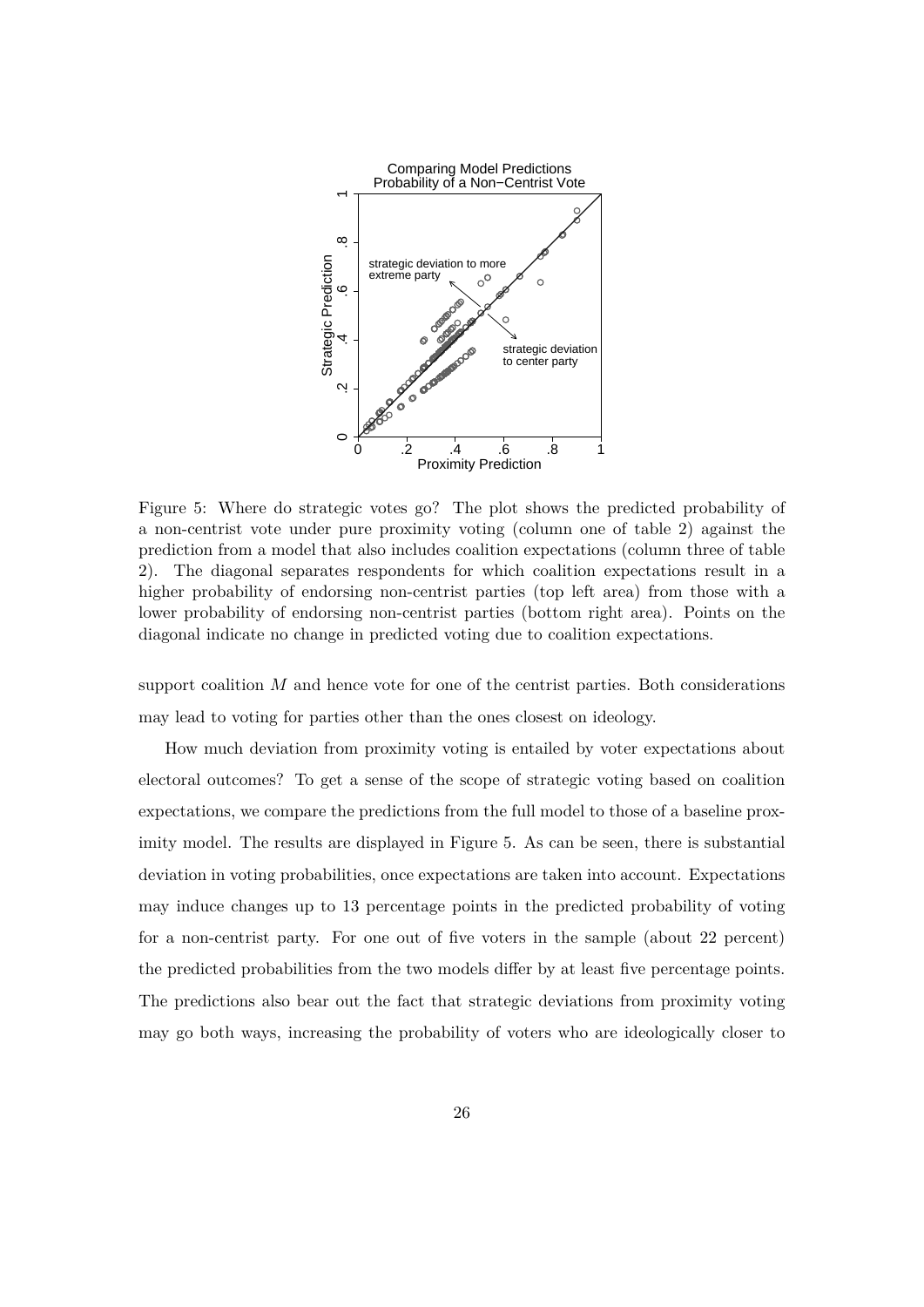centrist parties to vote for non-centrist parties and vice versa. Thus, strategic voting exerts centripetal as well as centrifugal forces.

### **5 Discussion**

A long-standing view among scholars of elections is that voters in proportional representation elections simply vote their preference. By contrast, this paper suggests that when election outcomes are identifiable *ex ante* then voters have the ability of using their vote to alter the election outcome instead of simply expressing their preference by voting for the party they like best. Given voters' expectations about the likelihood of different (coalition) outcomes there is indication of strategic adjustments in vote choice. Voters may choose parties other than the closest one if they expect this to lead to a more favorable outcome.

If we accept that proportional elections give rise to strategic voting an natural question arising is which parties benefit more from strategic voting or, stated differently, whether strategic voting overall exhibits more centrifugal or centripetal forces? There are claims in the literature that, due to the watering down of policy positions in postelection bargaining, moderate voters are more likely to endorse extreme parties in consensual systems than they would in majoritarian systems (Kedar 2005). The results presented here suggest that this must not be the case. Strategic considerations might lead left- or right-of-center voters to support more distant left or right parties, but they may as well lead other voters to endorse more distant centrist party. Both choices may be consistent with voter expectations.

The possibility of strategic voting under proportional representation also leads to a more general question: do voters misrepresent their preferences more under proportional than under majoritarian rule? When it comes to evaluating election formulas, proportional representation is traditionally depicted as the mechanism most likely to elicit sincere voting. On the other hand majoritarian formulas selecting a single winner, such as majority runoff or simple plurality, are deemed to provide the strongest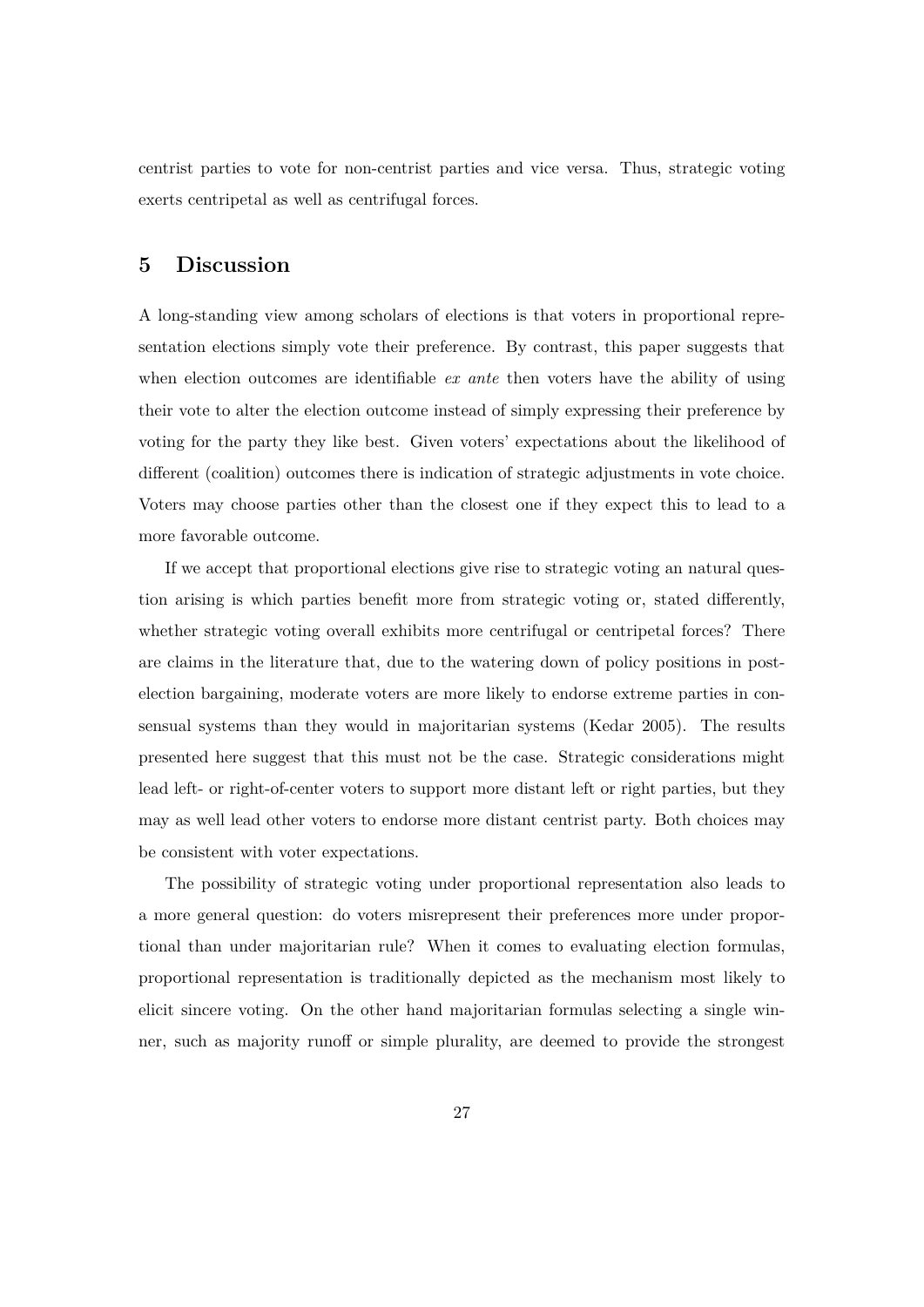incentives for voters to misrepresent their preferences and vote strategically. However, if we expand the focus to include what happens after the election has taken place, we may well find the opposite: majoritarian rule might render voting more honest, at least in terms of voters' policy preferences, than rules of proportionality. We are far from a definite conclusion on this point, but the question is an interesting one that deserves further scrutiny.

Overall, the analysis also points to the importance of information circulating prior to the election, particularly the information conveyed by public opinion polls and parties' coalition signalling. For example, in the 2005 German parliamentary election the Christian Democrats were predicted to become the strongest party in parliament, with about 41 percent of the popular vote. Yet surprisingly, on election day, Christian Democrats won only 35 percent of the votes, while their designated coalition partner, the Liberals, scored considerably better than in any forecast (almost 10 percent compared to 7 percent in the polls). It is not unlikely that the swing resulted from strategic voting by Christian Democratic supporters who preferred a center-right coalition with the Liberals over a centrist coalition between the Christian Democratic and the Social Democratic party. Indeed, the possibility of a centrist coalition became a major topic in the press right in the week before the election (Jung  $\&$  Wolf 2005). Ultimately, the swing in voter support did not help to prevent the grand coalition (forecasts of Christian Democratic support were just grossly overestimated), but it gives us a hint on the effects beliefs about election outcomes can have on voters' short-term behavior. At the very least, observers of elections should come away from this with the warning that inferring the electorates' preferences from voting results can be misleading, because the same voters may vote differently if they expect a different outcome.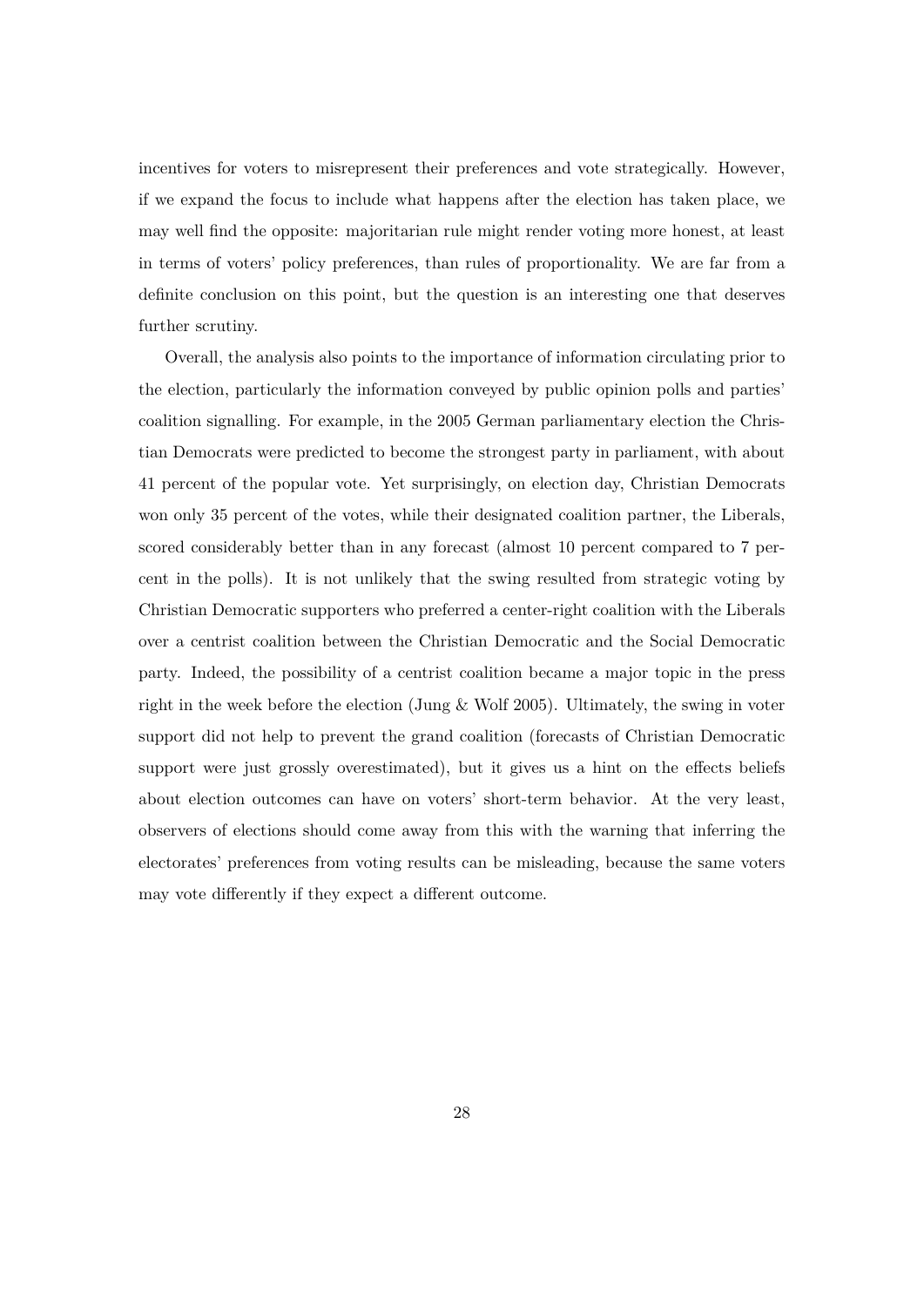## **References**

- Austen-Smith, D. & Banks, J. (1988), 'Elections, coalitions and legislative outcomes', *American Political Science Review* **82**(2), 405–422.
- Axelrod, R. (1970), *Conflict of interest: a theory of divergent goals with applications to politics*, Markham, Chicago.
- Bargsted, M. & Kedar, O. (2009), 'Voting for coalitions: Strategic voting under proportional representation', *American Journal of Political Science*. forthcoming.
- Baron, D. P. & Diermeier, D. (2001), 'Elections, governments and parliaments in proportional representation systems', *Quarterly Journal of Economics* **August**, 933–967.
- Blais, A., Aldrich, J. H., Indridason, I. H. & Levine, R. (2006), 'Do voters vote for government coalitions? Testing Downs' pessimistic conclusion', *Party Politics* **12**, 691–705.
- Bowler, S., Donovan, T. & Karp, J. (2008), Incentives for strategic voting in a PR system, Paper presented at the Annual Meeting of the Midwest Political Science Association, Chicago.
- Cox, G. (1984), 'Strategic electoral choice in multimember districts: Approval voting in practice?', *American Journal of Political Science* **28**, 722–738.
- Cox, G. & Shugart, M. S. (1996), 'Strategic voting under proportional representation', *Journal of Law, Economics and Organization* **12**, 299–324.
- De Sinopoli, F. & Iannantuoni, G. (2007), 'A spatial voting model where proportional rule leads to two-party equilibria', *International Journal of Game Theory* **35**, 267–287.
- Debus, M. (2007), *Pre-electoral Alliances, Coalition Rejections, and Multiparty Governments*, Nomos.
- Debus, M. (2009), 'Pre-electoral commitments and government formation', *Public Choice*. forthcoming.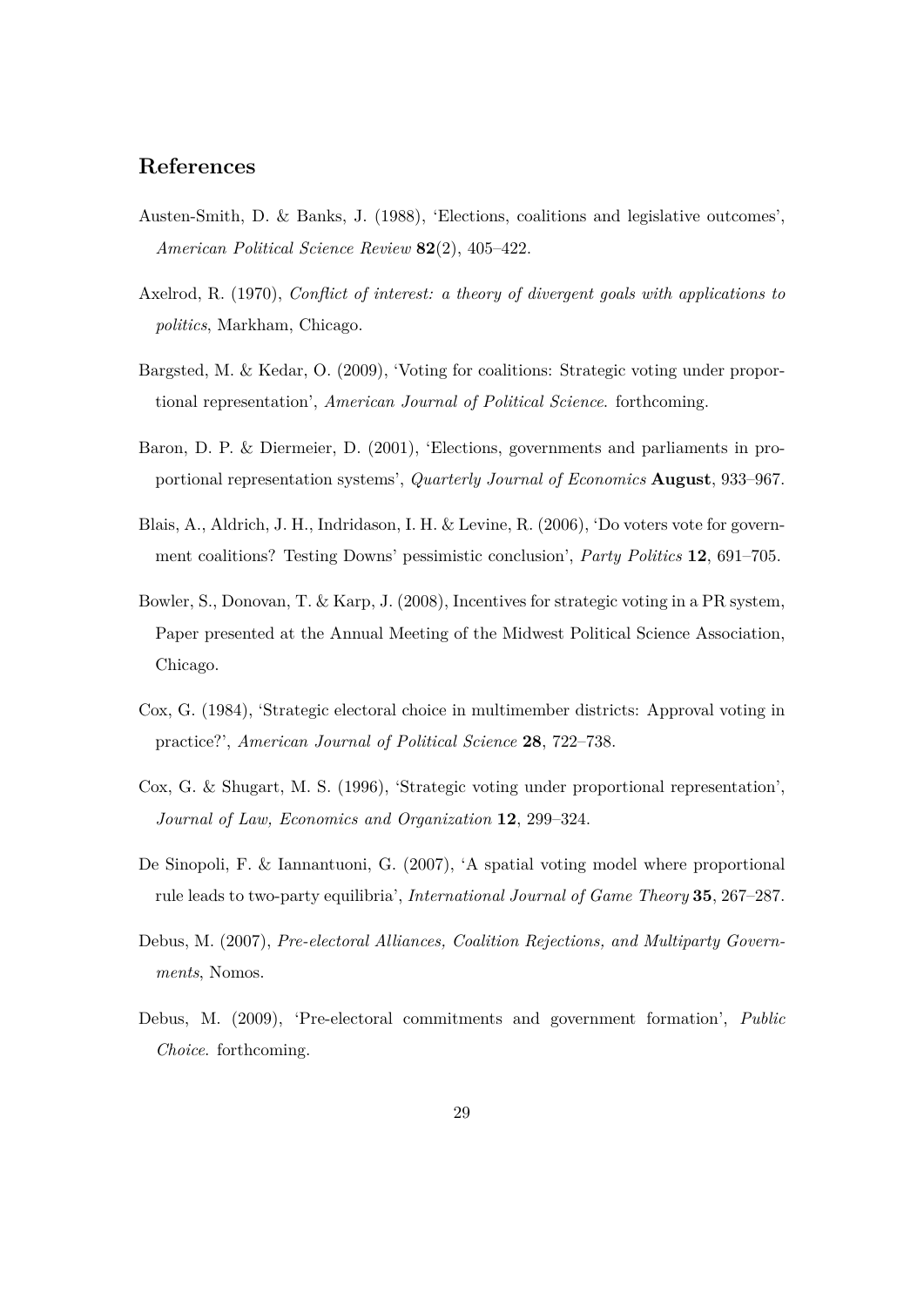Downs, A. (1957), *An Economic Theory of Democracy*, Harper and Row, New York.

- Fisher, S. D. (2004), 'Definition and measurement of tactical voting: The role of rational choice', *British Journal of Political Science* **34**, 125–166.
- Golder, S. N. (2006), *The Logic of Pre-Electoral Coalition Formation*, Ohio State University Press.
- Herrmann, M. & Pappi, F. U. (2008), 'Strategic voting in German constituencies', *Electoral Studies* **27**, 228–244.
- Indridason, I. H. (2008), Proportional representation, majoritarian legislatures, and coalitional voting, Unpublished manuscript.
- Jung, M. & Wolf, A. (2005), 'Der Wählerwille erzwingt die grosse Koalition', *Aus Politik und Zeitgeschichte* **51-52**, 3–12.
- Kedar, O. (2005), 'When moderate voter prefer extreme parties: Policy balancing in parliamentary elections', *American Political Science Review* **99**, 185–199.
- Laver, M. & Budge, I., eds (1992), *Party Policy and Government Coalitions*, Macmillan, Basingstoke.
- Luther, K. R. (2008), 'The 2006 Austrian parliamentary election: From bipolarism to forced marriage', *West European Politics* **31**, 1004–1015.
- Martin, L. W. & Stevenson, R. T. (2001), 'Government formation in parliamentary democracy', *American Journal of Political Science* **45**(1), 33–50.
- Meffert, M. & Gschwend, T. (2008), Voting for coalitions? The role of coalition preferences and expectations in voting behavior, Paper presented at the Annual Meeting of the Midwest Political Science Association, Chicago.
- Müller, W. C. (2008), 'The surprising election in Austria, October 2006', *Electoral Studies* **27**, 151–190.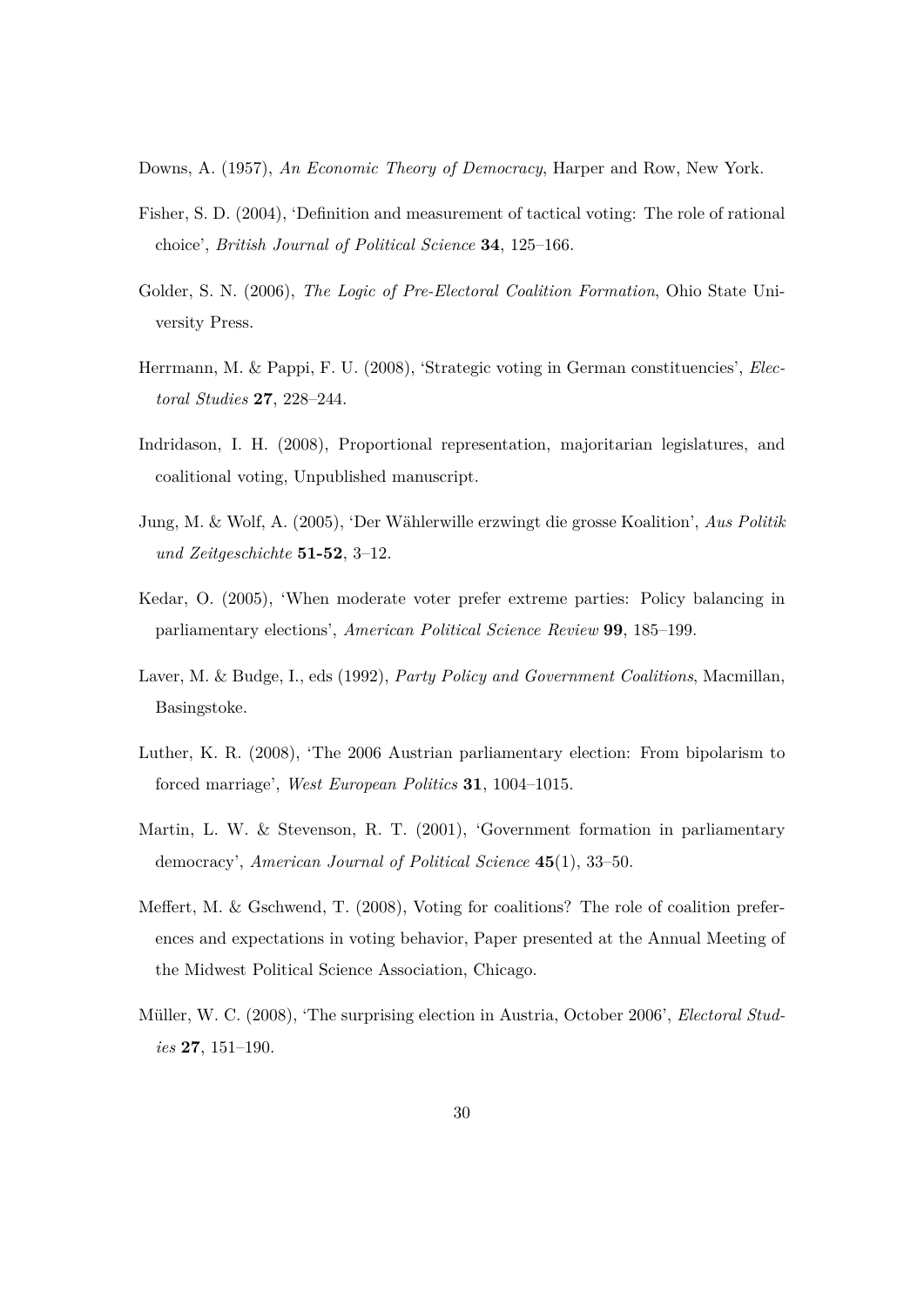- Müller, W. C. & Strøm, K., eds (1999), *Policy, Office, or Votes? How Political Parties in Western Europe Make Hard Decisions*, Cambridge University Press, Cambridge.
- Müller, W. C. & Strøm, K., eds (2003), *Coalition Governments in Western Europe*, Oxford University Press, Oxford.
- Niou, E. M. S. (2001), 'Strategic voting under plurality and runoff rules', *Journal of Theoretical Politics* **13**, 209–227.
- Palfrey, T. R. (1989), A mathematical proof of Duverger's law, *in* P. C. Ordeshook, ed., 'Models of Strategic Choice in Politics', University of Michigan Press, Ann Arbor, pp. 69–91.
- Pappi, F. U. (2007), 'Partei- und Koalitionskriterien der österreichischen Wählerschaft für die Nationalratswahl 2006', *Österreichische Zeitschrift für Politikwissenschaft* **36**, 445–469.
- Powell, B. (2000), *Elections as Instruments of Democracy. Majoritarian and Proportional Visions*, Yale University Press.
- Reed, S. R. (1996), 'Seats and votes: Testing Taagepera in Japan', *Electoral Studies* **15**, 71–81.
- Shikano, S., Herrmann, M. & Thurner, P. (2009), 'Strategic voting under proportional representation: Threshold insurance in German elections', *West European Politics*. [forthcoming].
- Strøm, K. (1990), *Minority Government and Majority Rule*, Cambridge University Press, Cambridge.
- Taagepera, R. & Shugart, M. S. (1993), 'Predicting the number of parties: A quantitative model of Duverger's mechanical effect', *American Political Science Review* **87**, 455– 464.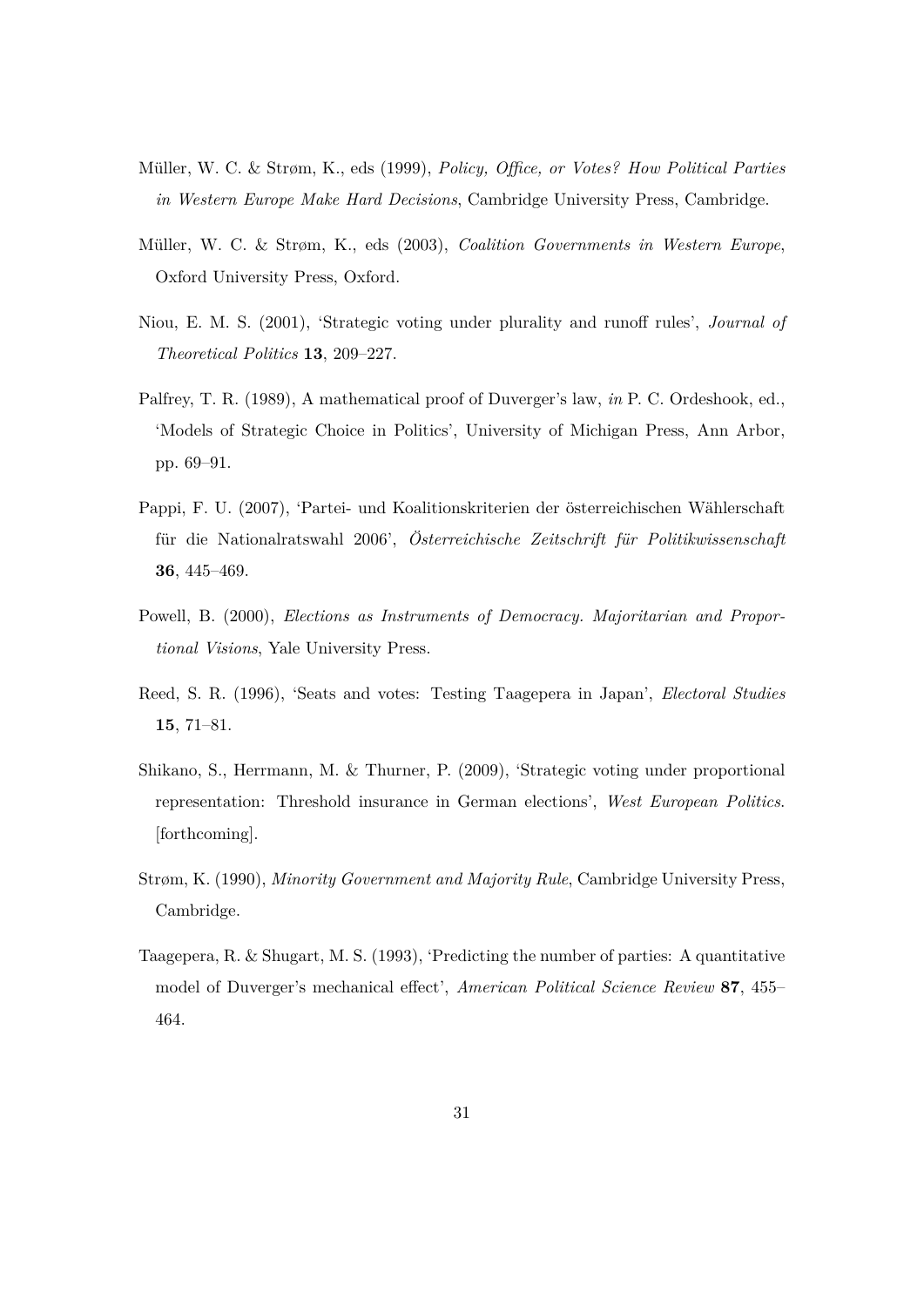- van Holsteyn, J. J. M. & Irwin, G. A. (2003), They say it can't be done: Strategic voting in multi-party proportional systems, Paper presented at the Annual Meeting of the American Political Science Association, Philadelphia.
- Warwick, P. (1992), 'Ideological diversity and government survival in western european parliamentary democracies', *Comparative Political Studies* **25**, 332–361.
- Warwick, P. (1996), 'Coalition government memberhip in west european parliamentary democracies', *British Journal of Political Science* **26**, 471–99.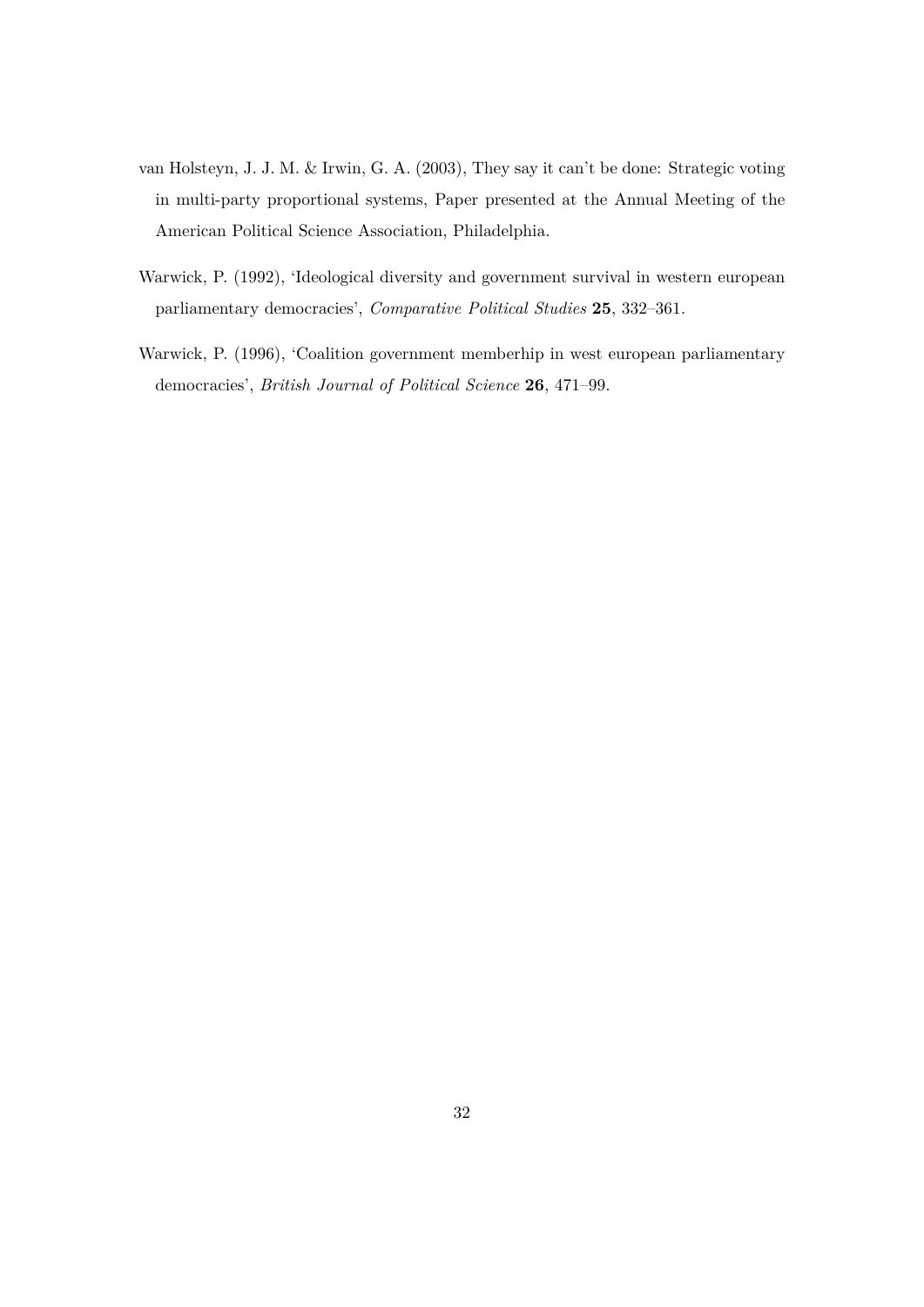| Nr.     | Author                                                                                                         | Title                                                                                                                    |
|---------|----------------------------------------------------------------------------------------------------------------|--------------------------------------------------------------------------------------------------------------------------|
|         |                                                                                                                |                                                                                                                          |
| 08-29   | <b>Thomas Gschwend</b>                                                                                         | Electoral System Change in Belgium 2003: Party<br><b>Strategies and Voter Responses</b>                                  |
| 08-28   | Michael Herrmann                                                                                               | <b>Expectations about Coalitions and Strategic Voting</b><br>under Proportional Representation                           |
| 08-27   | Karl-Martin Ehrhart<br><b>Marion Ott</b><br><b>Susanne Abele</b>                                               | Auction Fever: Theory and Experimental Evidence                                                                          |
| $08-26$ | Michel Regenwetter                                                                                             | Perspectives on Preference Aggregation                                                                                   |
| 08-25   | Daniel M. Bernstein<br>Michael E. Rudd<br>Edgar Erdfelder<br><b>Ryan Godfrey</b><br>Elizabeth F. Loftus        | The Revelation Effect for Autobiographical<br>Memory: A Mixture-Model Analysis                                           |
| 08-24   | <b>Markus Glaser</b><br>Florencio Lopez de Silanes<br>Zacharias Sautner                                        | Looking Inside a Conglomerate: Efficiency of<br><b>Internal Capital Allocation and Managerial Power</b><br>Within a Firm |
| 08-23   | <b>Markus Glaser</b><br>Martin Weber                                                                           | Financial Literacy und Anlegerverhalten                                                                                  |
| 08-22   | Markus Glaser<br><b>Thomas Langer</b><br>Jens Reynders<br>Martin Weber                                         | Scale Dependence of Overconfidence in Stock<br><b>Market Volatility Forecasts</b>                                        |
| 08-21   | Patrick A. Müller<br><b>Rainer Greifeneder</b><br>Dagmar Stahlberg<br>Kees Van den Bos<br><b>Herbert Bless</b> | The Role of Procedural Fairness in Trust and<br><b>Trustful Behavior</b>                                                 |
| 08-20   | Patrick A. Müller<br><b>Rainer Greifeneder</b><br>Dagmar Stahlberg<br>Kees Van den Bos<br><b>Herbert Bless</b> | The Influence of Accessibility Experiences on the<br>Willingness to Cooperate in Negotiations                            |

## **SONDERFORSCHUNGSBereich 504 WORKING PAPER SERIES**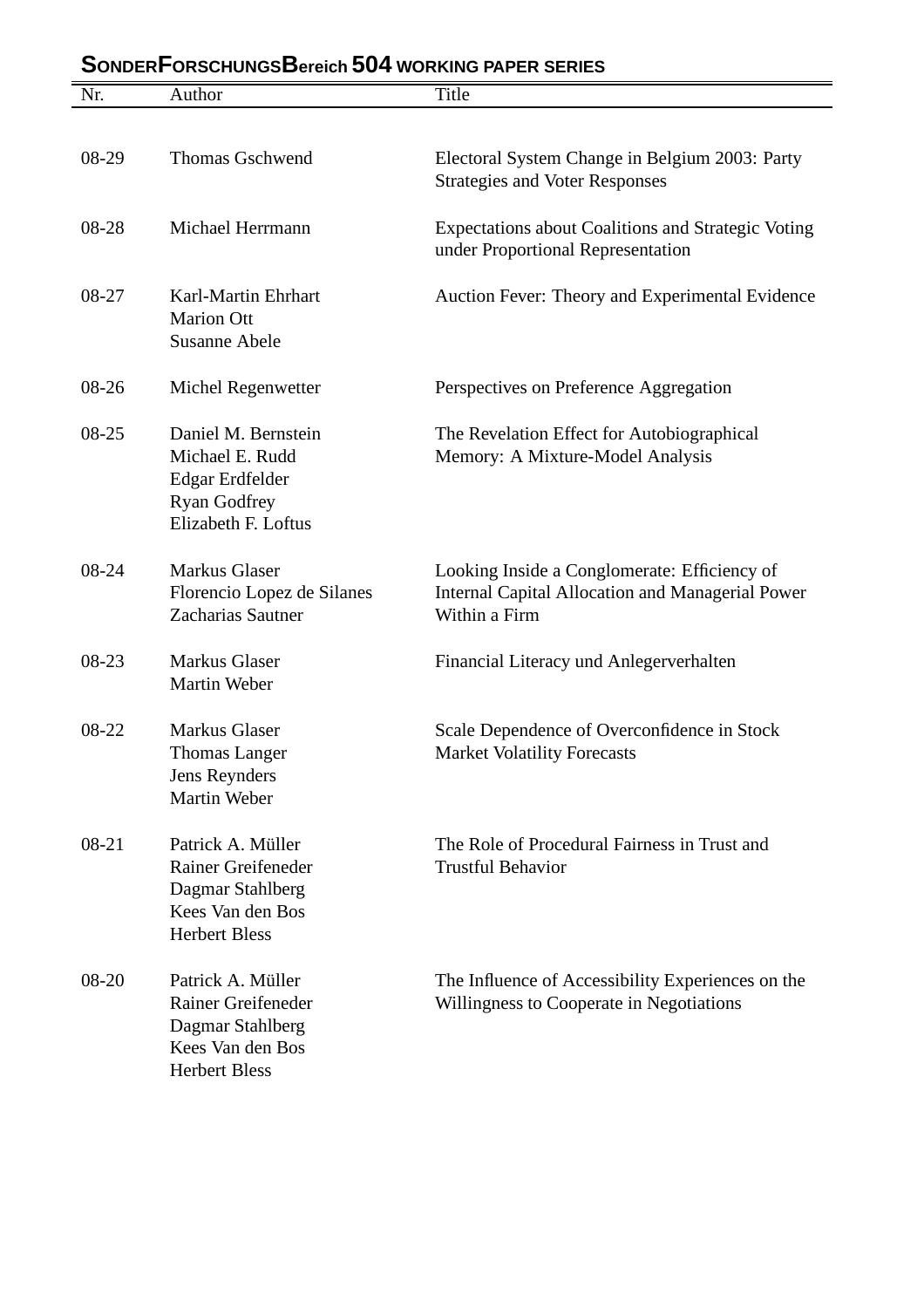| Nr.       | Author                                                                    | <b>Title</b>                                                                                                            |
|-----------|---------------------------------------------------------------------------|-------------------------------------------------------------------------------------------------------------------------|
| 08-19     | Jana Janßen<br>Patrick A. Müller<br>Rainer Greifeneder                    | A field study on the role of ease-of-retrieval in<br>procedural justice judgments                                       |
| $08-18$   | <b>Rainer Greifeneder</b><br>Benjamin Scheibehenne                        | When choosing is difficult: Complexity and<br>choice-overload                                                           |
| $08 - 17$ | Paul Grout<br>Wendelin Schnedler                                          | Non-Profit Organizations in a Bureaucratic<br>Environment                                                               |
| $08-16$   | <b>Clemens Kroneberg</b><br>Isolde Heintze<br>Guido Mehlkop               | On shoplifting and tax fraud: An action-theoretic<br>analysis of crime                                                  |
| $08-15$   | Hermann Jahnke<br><b>Dirk Simons</b>                                      | A rationale for the payback criterion                                                                                   |
| $08 - 14$ | Peter Dürsch<br>Jörg Oechssler<br>Radovan Vadovic                         | Sick Pay Provision in Experimental Labor Markets                                                                        |
| $08-13$   | <b>Carsten Schmidt</b><br><b>Martin Strobel</b><br>Henning Oskar Volkland | Accuracy, Certainty and Surprise - A Prediction<br>Market on the Outcome of the 2002 FIFA World<br>Cup                  |
| $08-12$   | <b>Mathias Sommer</b>                                                     | Understanding the trends in income, consumption<br>and                                                                  |
| $08 - 11$ | Hans Gersbach<br>Hans Haller                                              | Club Theory and Household Formation                                                                                     |
| $08-10$   | Michael F. Meffert<br><b>Thomas Gschwend</b>                              | <b>Strategic Voting in Multiparty Systems: A Group</b><br>Experiment                                                    |
| 08-09     | Jens Wüstemann<br>Jannis Bischof                                          | Ausweis von Finanzinstrumenten in europäischen<br>Bankbilanzen nach IFRS: Normative Erkenntnisse<br>empirischer Befunde |
| 08-08     | Jürgen Eichberger<br>David Kelsey                                         | Are the Treasures of Game Theory Ambiguous?                                                                             |
| 08-07     | Jürgen Eichberger<br>Ani Guerdjikova                                      | Multiple Priors as Similarity Weighted Frequencies                                                                      |

# **SONDERFORSCHUNGSBereich 504 WORKING PAPER SERIES**